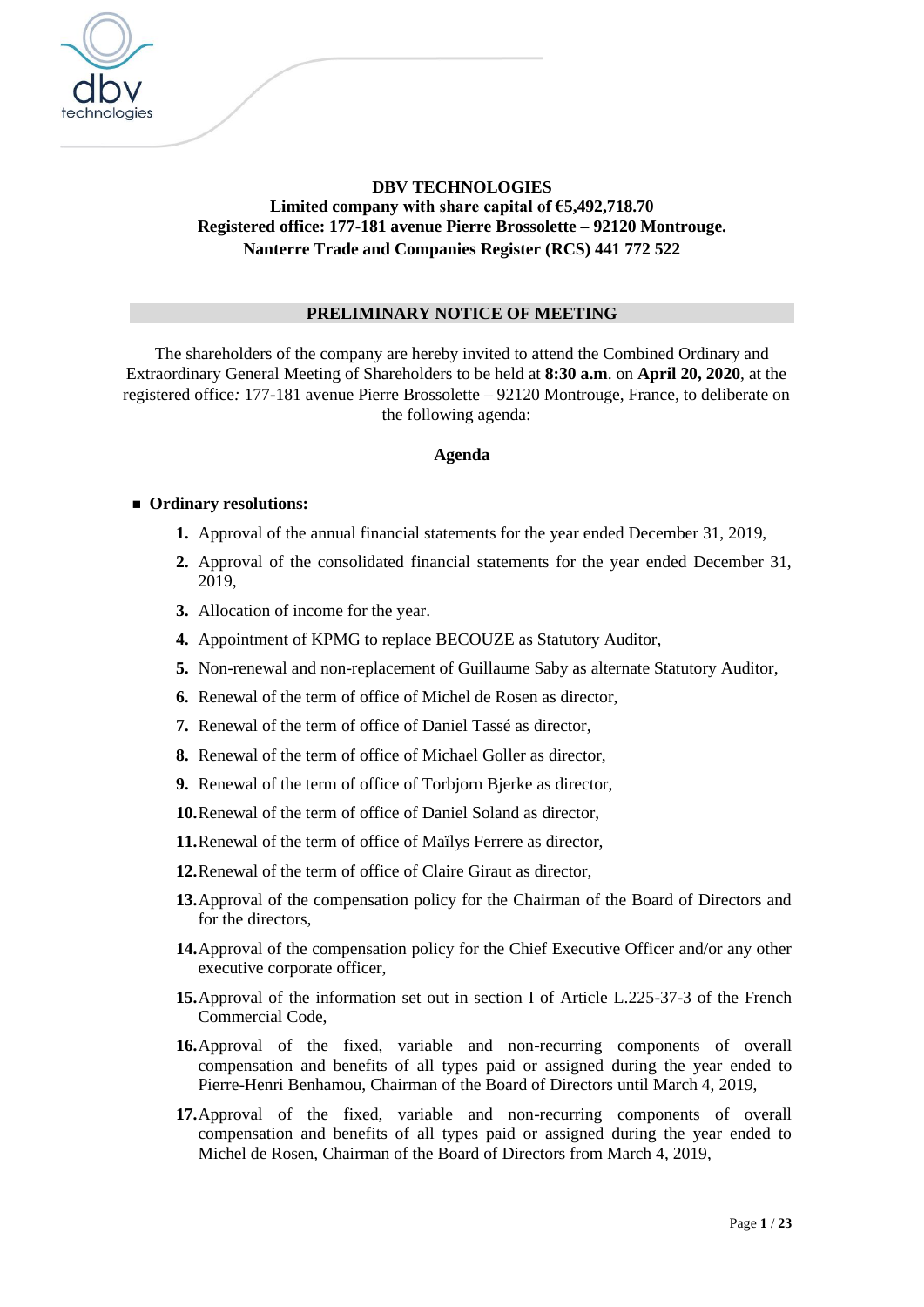

- **18.**Approval of the fixed, variable and non-recurring components of overall compensation and benefits of all types paid or assigned during the year ended to Daniel Tassé, Chief Executive Officer,
- **19.**Approval of the fixed, variable and non-recurring components of overall compensation and benefits of all types paid or assigned during the year ended to David Schilansky, Deputy Chief Executive Officer until August 31, 2019,
- **20.**Approval of the fixed, variable and non-recurring components of overall compensation and benefits of all types paid or assigned during the year ended to Laurent Martin, Deputy Chief Executive Officer (until January 8, 2020),
- **21.**Authorization to be granted to the Board of Directors to buy back company shares on the Company's behalf pursuant to Article L. 225-209 of the French Commercial Code, length of authorization, purpose, terms, and maximum amount,

#### **Extraordinary resolutions:**

- **22.**Delegation of powers to be granted to the Board of Directors to increase the capital by means of the incorporation of reserves, profits and/or premiums, duration of the delegation, maximum par value of the capital increase, treatment of fractional shares,
- **23.**Delegation of powers to be granted to the Board of Directors to issue ordinary shares giving access, as the case may be, to ordinary shares or to the allocation of debt securities (of the Company or a group company), and/or securities giving access to ordinary shares (of the Company or a group company), without pre-emptive rights, by means of a public offer (excluding the offers set out in section 1 of Article L.411-2 of the French Monetary and Financial Code), and/or as consideration for securities in the context of a public exchange offer, duration of the delegation, maximum par value of the capital increase, issue price, option to limit the increase to the total amount of subscriptions or to allocate unsubscribed securities,
- **24.**Delegation of powers to be granted to the Board of Directors to issue ordinary shares giving access, as the case may be, to ordinary shares or to the allocation of debt securities (of the Company or a group company), and/or securities giving access to ordinary shares (of the Company or a group company), without pre-emptive rights, by means of a public offer referred to in paragraph 1 of Article L.411-2 of the French Monetary and Financial Code, duration of the delegation, maximum par value of the capital increase, issue price, option to limit the increase to the total amount of subscriptions or to allocate unsubscribed securities,
- **25.**Authorization, in the event of an issue without pre-emptive rights, to set the issue price according to the terms set by the General Meeting, within a limit of 10% of the capital per year,
- **26.**Delegation of powers to be granted to the Board of Directors to issue ordinary shares, giving, if applicable, access to ordinary shares or the allocation of debt securities (of the Company or a group company) and/or securities giving access to ordinary shares (of the Company or a group company), with pre-emptive subscription rights waived in favor of categories of persons with certain characteristics, duration of the authorization, maximum par value of the capital increase, issue price, option to limit the total amount of subscriptions or to allocate unsubscribed securities,
- **27.**Authorization to increase the total amount of issues,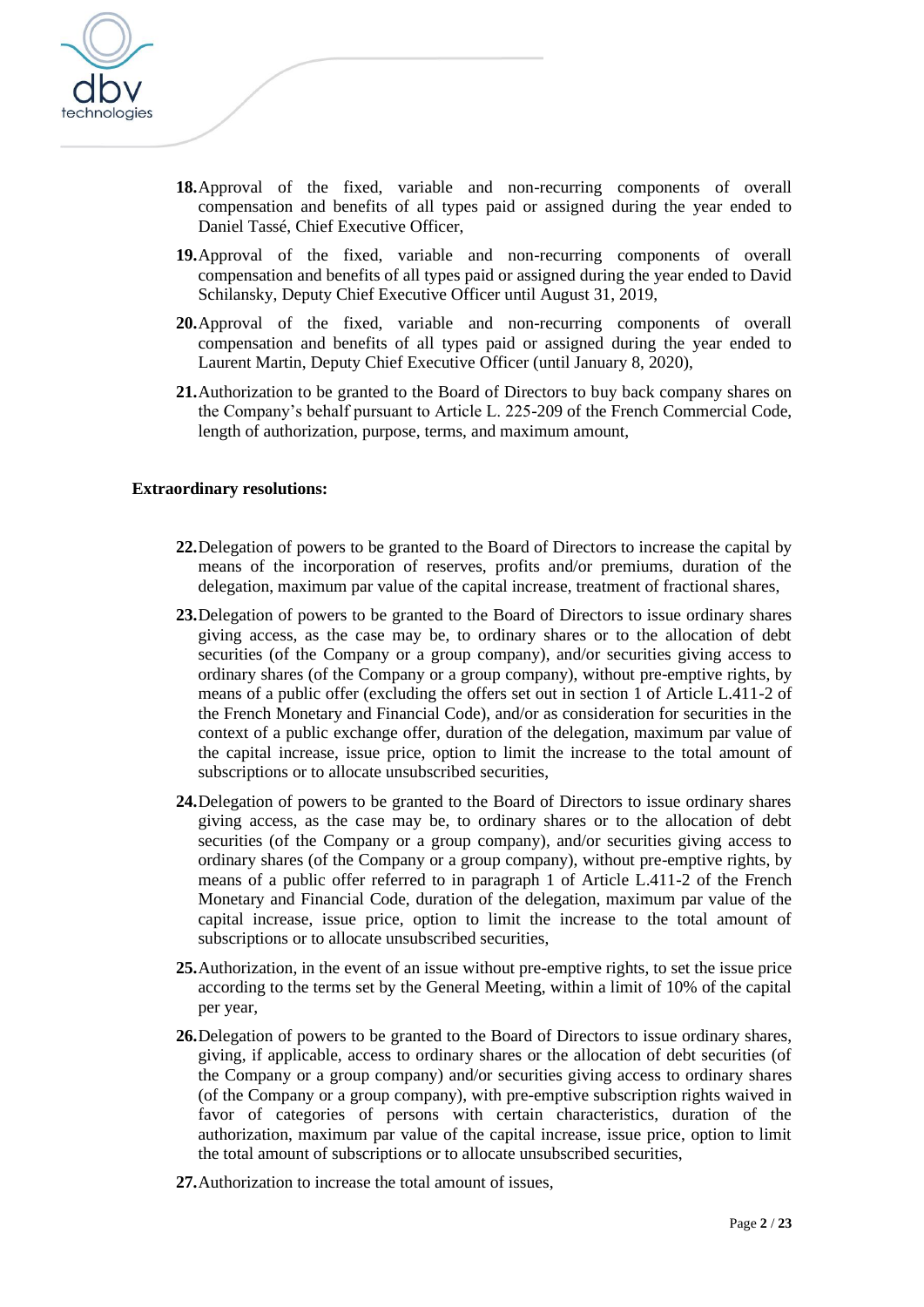

- **28.**Delegation of powers to be granted to the Board of Directors to increase the capital by means of the issue of ordinary shares and/or securities giving access to capital, up to the limit of 10% of the capital, in consideration for contributions in kind of equity securities or securities giving access to the capital, duration of the delegation,
- **29.** Overall limit on the maximum authorized amounts set under the  $23<sup>rd</sup>$ ,  $24<sup>th</sup>$ ,  $26<sup>th</sup>$  and  $28<sup>th</sup>$ Resolutions of this Meeting,
- **30.**Delegation of powers to be granted to the Board of Directors to increase the share capital by means of the issue of ordinary shares and/or securities giving access to capital, with pre-emptive subscription rights waived in favor of members of a company savings plan pursuant to Articles L.3332-18 et seq. of the French Labor Code, duration of the delegation, maximum nominal amount of the capital increase, issue price, option to award bonus shares pursuant to Article L.3332-21 of the French Labor Code,
- **31.**Authorization to be granted to the Board of Directors to allocate free existing and/or future shares to members of staff and/or certain corporate officers of the Company or related companies or economic interest groups, with shareholders waiving their preemptive rights, length of authorization, maximum amount, duration of vesting periods specifically in respect of disability and, if applicable, holding periods,
- **32.**Authorization to be granted to the Board of Directors to grant share subscription and/or purchase options (stock options) to members of staff and/or certain corporate officers of the company or related companies or economic interest groups, with shareholders waiving their pre-emptive rights, length of authorization, maximum amount, strike price, maximum term of the option.
- **33.**Amendment of Article 10 of the by-laws in order to extend the term of office of directors to 3 years and enable terms of office to be staggered,
- **34.**Amendment of Article 11 of the by-laws in order to provide for the possibility of consulting the directors in writing, in the circumstances and in accordance with the procedures set out in the regulations,
- **35.**Harmonization of the by-laws,
- **36.**Applicable references in the event of changes to the legal codes,
- **37.**Powers to complete formalities.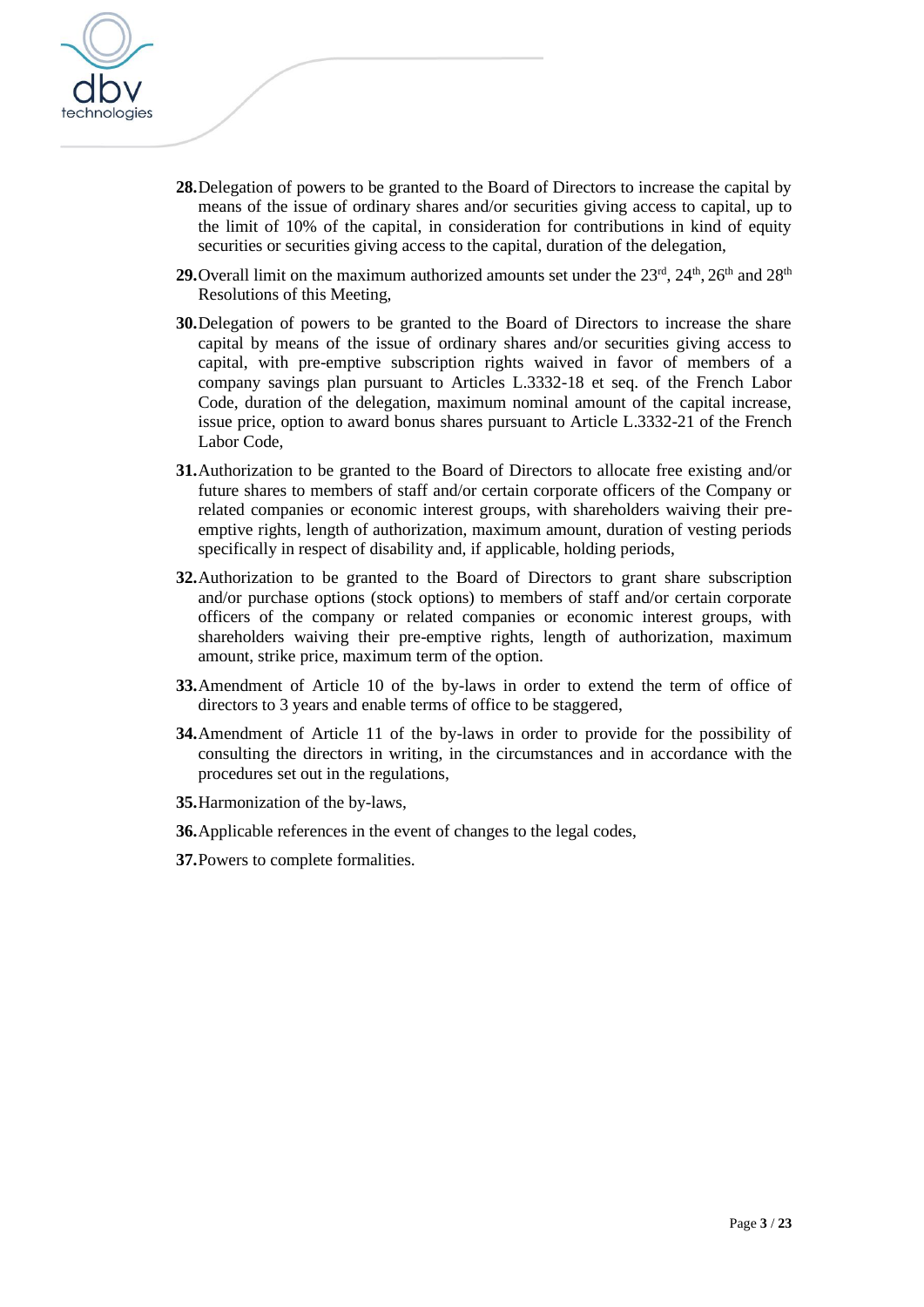

## **Ordinary resolutions:**

technologies

## **First Resolution - Approval of the annual financial statements for the year ended December 31, 2019**

The General Meeting, having reviewed the reports of the Board of Directors and the Statutory Auditors concerning the financial year ended December 31, 2019, approves the annual financial statements for the financial year ended on that date, as they were presented, which record a loss of  $\in$  (136 902 663,34).

### **Second Resolution - Approval of the consolidated financial statements for the year ended December 31, 2019**

After having viewed the reports by the Board of Directors and the Statutory Auditors on the consolidated financial statements as of December 31, 2019, the General Meeting approves these financial statements, as they were presented, which record a loss (group share) of  $\epsilon$  (153 587) 022,14).

## **Third Resolution - Allocation of income for the financial year**

The General Meeting, on the proposal of the Board of Directors, decides to fully allocate the whole of the loss for the financial year ended December 31, 2019, totaling  $\epsilon$  (136 902 663.34), to the "losses brought forward" line, which would consequently change from a negative balance of € (419 275 033,74) to a negative balance of € (556 177 697,08).

Pursuant to Article 243 of the French General Tax Code, the Meeting notes that it was reminded that no distribution of dividends or income has occurred in the past three financial years

### **Fourth Resolution - Appointment of KPMG to replace BECOUZE as Statutory Auditor**

On the proposal of the Board of Directors, the General Meeting KPMG to replace BECOUZE whose term expires at the end of this Meeting, as Statutory Auditor for a term of six financial years, i.e. until the end of the Ordinary General Meeting to be held in 2026 to approve the annual financial statements for the year ending December 31, 2025.

They have declared that they accept their appointment.

### **Fifth Resolution - Non-renewal and non-replacement of Guillaume Saby as alternate Statutory Auditor**

Having noted that Guillaume Saby's term of office as alternate Statutory Auditor expires at the end of this Meeting, the General Meeting decides, on the proposal of the Board of Directors, not to renew it or appoint a replacement, in accordance with the law.

### **Sixth Resolution - Renewal of the term of office of Mr. Michel de Rosen as director**

The General Meeting decides to renew the term of office of Michel de Rosen as director, for a period of two years to expire at the end of the General Meeting to be held in 2022 to approve the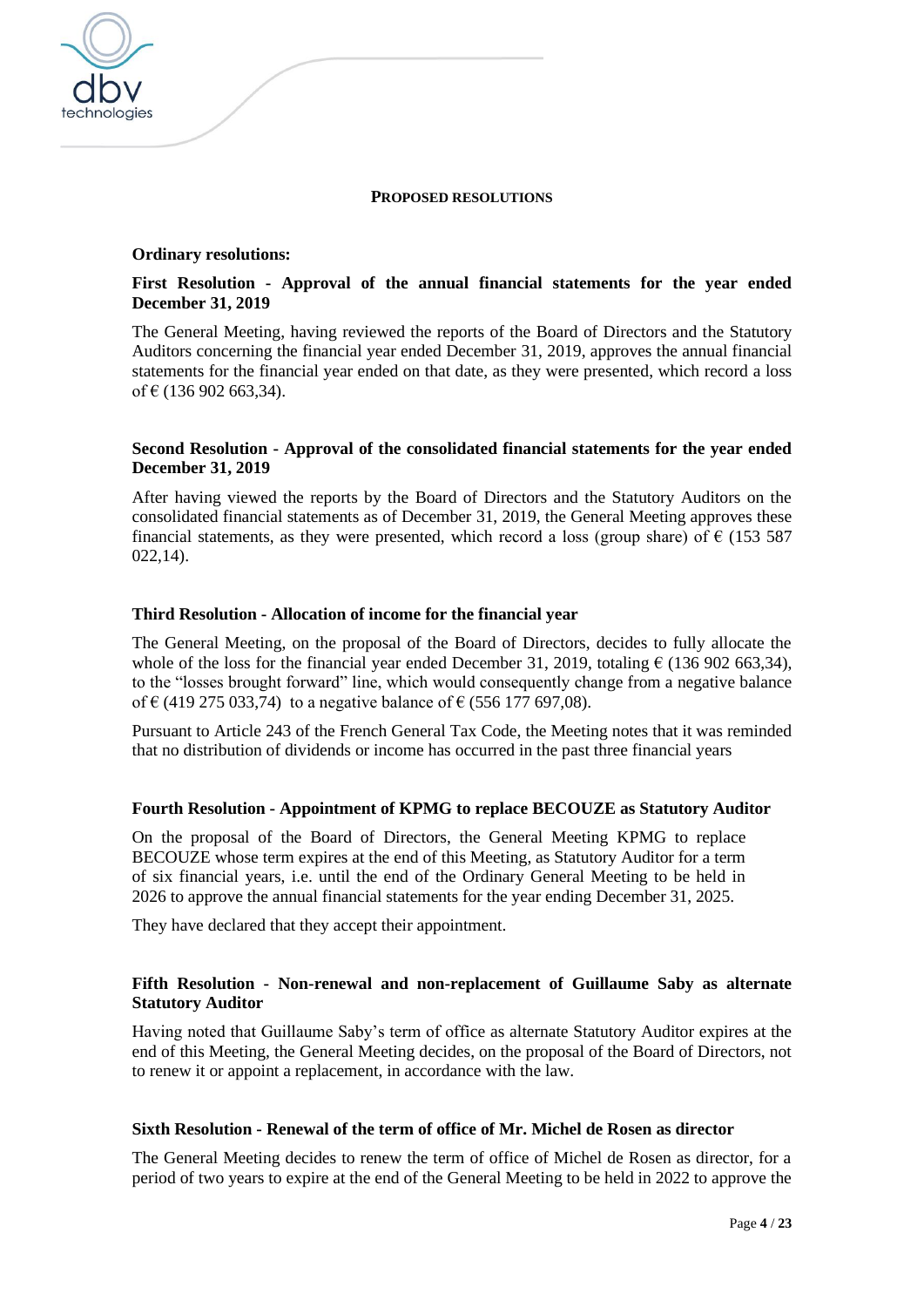

financial statements for the previous financial year.

### **Seventh Resolution - Renewal of the term of office of Mr. Daniel Tassé as director**

The General Meeting decides to renew the term of office of Daniel Tassé as director for a period of:

- three years, to expire at the end of the General Meeting to be held in 2023 to approve the financial statements for the previous financial year, subject to the adoption of the 33rd Extraordinary Resolution of this Meeting, or,
- two years, to expire at the end of the General Meeting to be held in 2022 to approve the financial statements for the previous financial year, in the absence of approval of the aforementioned resolution.

#### **Eighth Resolution - Renewal of the term of office of Mr. Michael Goller as director**

The General Meeting decides to renew the term of office of Michael Goller as director for a period of:

- three years, to expire at the end of the General Meeting to be held in 2023 to approve the financial statements for the previous financial year, subject to the adoption of the 33rd Extraordinary Resolution of this Meeting, or,
- two years, to expire at the end of the General Meeting to be held in 2022 to approve the financial statements for the previous financial year, in the absence of approval of the aforementioned resolution.

### **Ninth Resolution - Renewal of the term of office of Mr. Torbjorn Bjerke as director**

The General Meeting decides to renew the term of office of Torbjorn Bjerke as director, for a period of:

- one year, to expire at the end of the General Meeting to be held in 2021 to approve the financial statements for the previous financial year, subject to the adoption of the  $33<sup>rd</sup>$ Extraordinary Resolution of this Meeting, or,
- two years, to expire at the end of the General Meeting to be held in 2022 to approve the financial statements for the previous financial year, in the absence of approval of the aforementioned resolution.

### **Tenth Resolution - Renewal of the term of office of Mr. Daniel Soland as director**

The General Meeting decides to renew the term of office of Daniel Soland as director, for a period of two years, to expire at the end of the General Meeting to be held in 2022 to approve the financial statements for the previous financial year.

#### **Eleventh resolution - Renewal of the term of office of Ms. Maïlys Ferrere as director**

The General Meeting decides to renew the term of office of Maïlys Ferrere for a period of: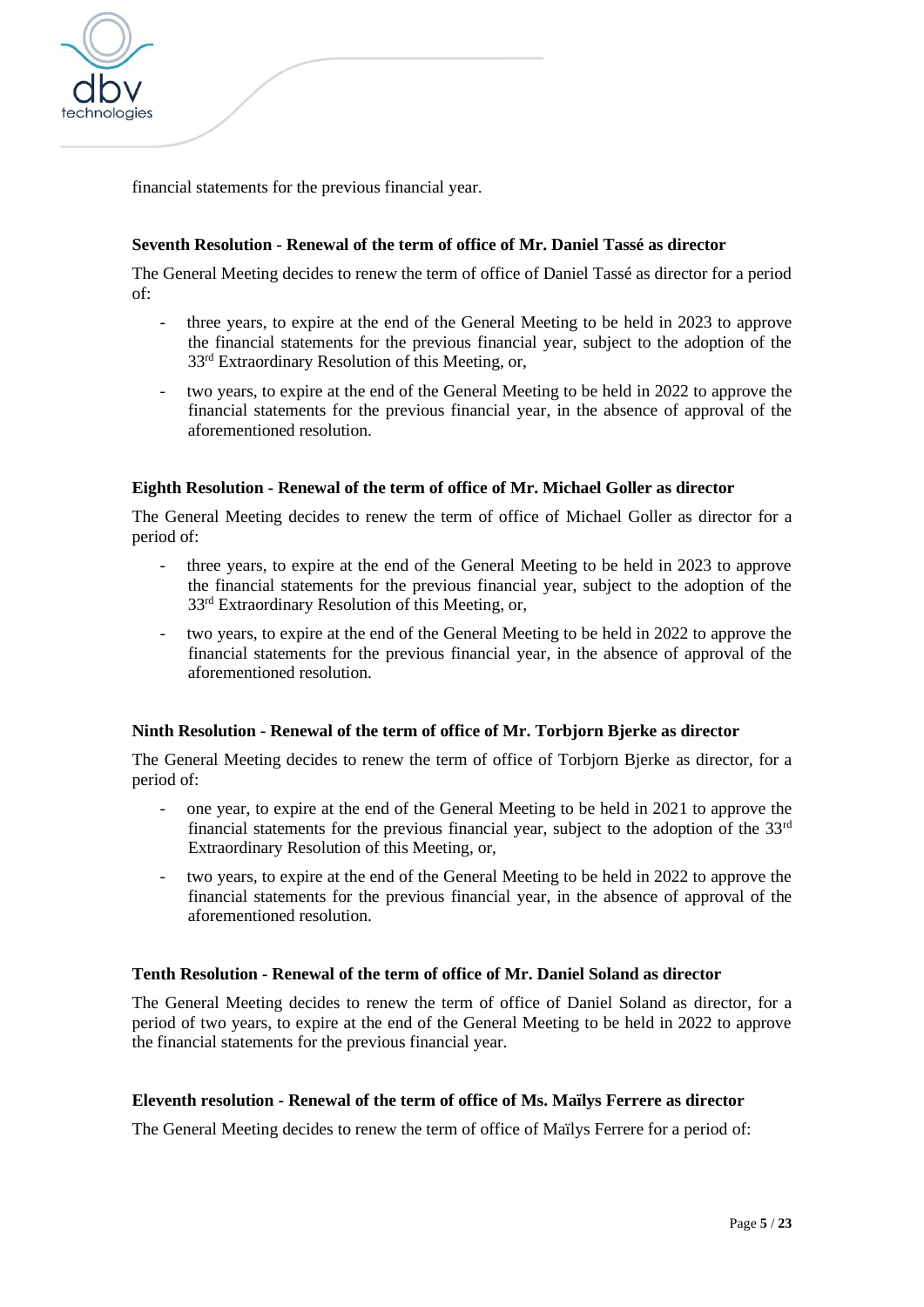

- three years, to expire at the end of the General Meeting to be held in 2023 to approve the financial statements for the previous financial year, subject to the adoption of the 33rd Extraordinary Resolution of this Meeting, or,
- two years, to expire at the end of the General Meeting to be held in 2022 to approve the financial statements for the previous financial year, in the absence of approval of the aforementioned resolution.

#### **Twelfth resolution - Renewal of the term of office of Ms. Claire Giraut as director**

The General Meeting decides to renew the term of office of Claire Giraut as director, for a period of two years, to expire at the end of the General Meeting to be held in 2022 to approve the financial statements for the previous financial year.

### **Thirteenth Resolution – Approval of the compensation policy for the Chairman of the Board of Directors and for the directors**

The General Meeting, acting pursuant to Article L. 225-37-2 of the French Commercial Code, approves the compensation policy for the Chairman of the Board of Directors, as detailed in paragraph 4.1.3.1 of the report on corporate governance in the Universal Registration Document 2019.

#### **Fourteenth Resolution – Approval of the compensation policy for the Chief Executive Officer and/or any other executive corporate officer**

The General Meeting, acting pursuant to Article L. 225-37-2 of the French Commercial Code, approves the compensation policy for the Chief Executive Officer and/or any other executive corporate officer, as detailed in paragraph 4.1.3.1 of the report on corporate governance in the Universal Registration Document 2019.

### **Fifteenth Resolution – Approval of the information set out in section I of Article L.225-37- 3 of the French Commercial Code**

The General Meeting, acting pursuant to Article L. 225-100 II of the French Commercial Code, approves the information set out in section I of Article L.225-37-3 of the French Commercial Code, as detailed in paragraph 4.1.3.4 of the report on corporate governance in the Universal Registration Document 2019.

### **Sixteenth Resolution – Approval of the fixed, variable and non-recurring components of overall compensation and benefits of all types paid or assigned during the year ended to Pierre-henri Benhamou, Chairman of the Board of Directors, until March 4, 2019**

The General Meeting, acting pursuant to Article L. 225-100 III of the French Commercial Code, approves the fixed, variable and non-recurring components of overall compensation and benefits of all types paid or assigned during the year ended to Michel de Rosen, Chairman of the Board of Directors, as detailed in paragraph 8 of the Board of Directors' report.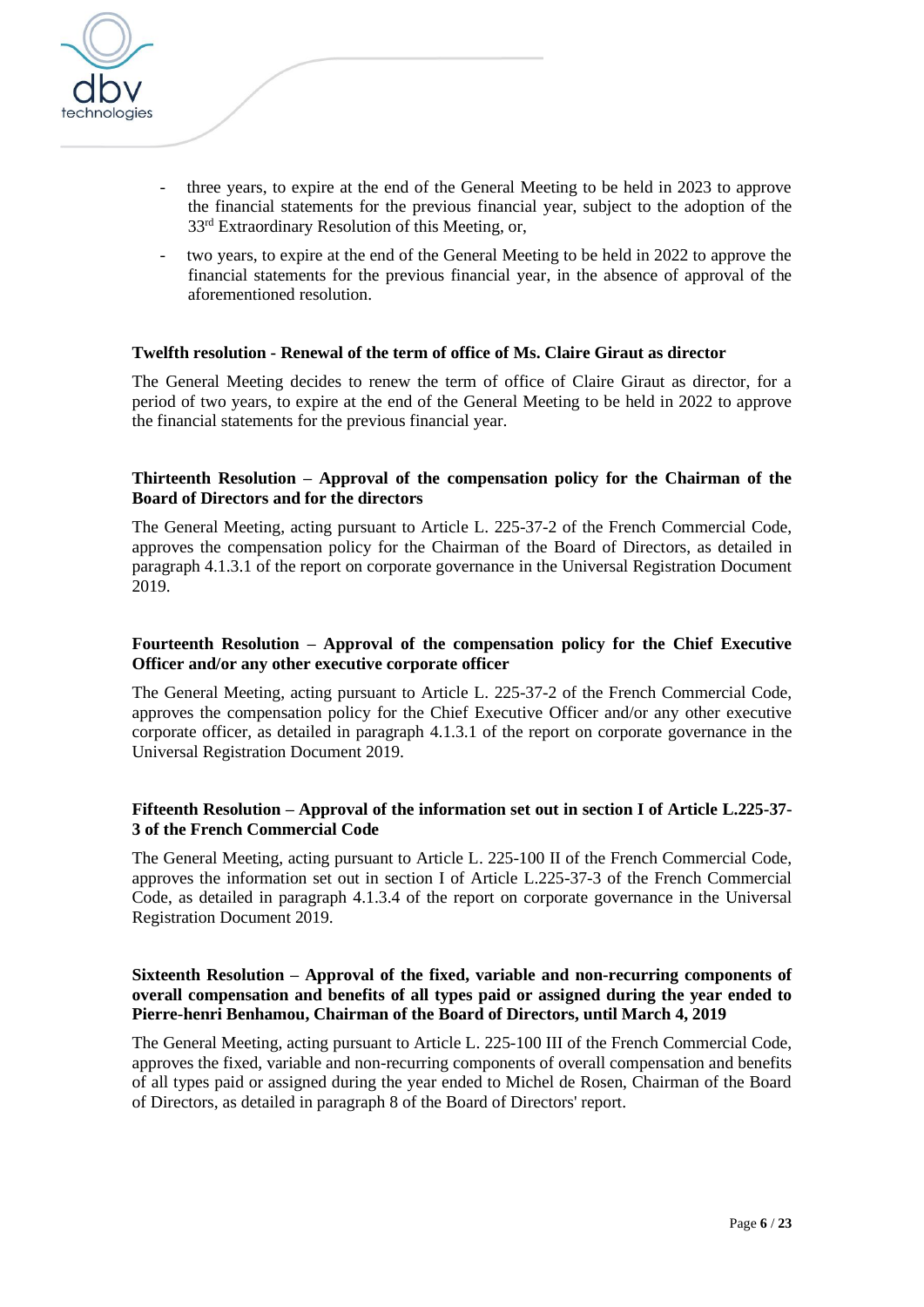

### **Seventeenth Resolution – Approval of the fixed, variable and non-recurring components of overall compensation and benefits of all types paid or assigned during the year ended to Michel de Rosen, Chairman of the Board of Directors, from March 4, 2019**

The General Meeting, acting pursuant to Article L. 225-100 III of the French Commercial Code, approves the fixed, variable and non-recurring components of overall compensation and benefits of all types paid or assigned during the year ended to Michel de Rosen, Chairman of the Board of Directors, as detailed in paragraph 8 of the Board of Directors' report.

## **Eighteenth Resolution – Approval of the fixed, variable and non-recurring components of overall compensation and benefits of all types paid or assigned during the year ended to Daniel Tassé, Chief Executive Officer**

The General Meeting, acting pursuant to Article L. 225-100 III of the French Commercial Code, approves the fixed, variable and non-recurring components of overall compensation and benefits of all types paid or assigned during the year ended to Daniel Tassé, Chief Executive Officer, as detailed in paragraph 8 of the Board of Directors' report.

## **Nineteenth Resolution – Approval of the fixed, variable and non-recurring components of overall compensation and benefits of all types paid or assigned during the year ended to David Schilansky, Deputy Chief Executive Officer until August 31, 2019**

The General Meeting, acting pursuant to Article L. 225-100 III of the French Commercial Code, approves the fixed, variable and non-recurring components of overall compensation and benefits of all types paid or assigned during the year ended to David Schilansky, Deputy Chief Executive Officer until August 31, 2019 as detailed in paragraph 8 of the Board of Directors' report.

### **Twentieth Resolution – Approval of the fixed, variable and non-recurring components of overall compensation and benefits of all types paid or assigned during the year ended to Laurent Martin, Deputy Chief Executive Officer until January 8, 2020**

The General Meeting, acting pursuant to Article L. 225-100 III of the French Commercial Code, approves the fixed, variable and non-recurring components of overall compensation and benefits of all types paid or assigned during the year ended to Laurent Martin, Deputy Chief Executive Officer until January 8, 2020, as detailed in paragraph 8 of the Board of Directors' report.

### **Twenty-first Resolution - Authorization to be granted to the Board of Directors to buy back company shares on the Company's behalf pursuant to Article L. 225-209 of the French Commercial Code**

The General Meeting, having reviewed the report of the Board of Directors, empowers it, for a period of eighteen months, pursuant to Articles L. 225-209 et seq. of the French Commercial Code, to buy back, on one or more occasions and at the times of its choosing, company shares up to the limit of 5% of the number of shares comprising the share capital, adjusted, if necessary, to take into account any increase or reduction in capital that may have taken place during the course of the program.

This authorization cancels the authorization granted to the Board of Directors under the sixteenth ordinary resolution of the General Meeting of May 24, 2019.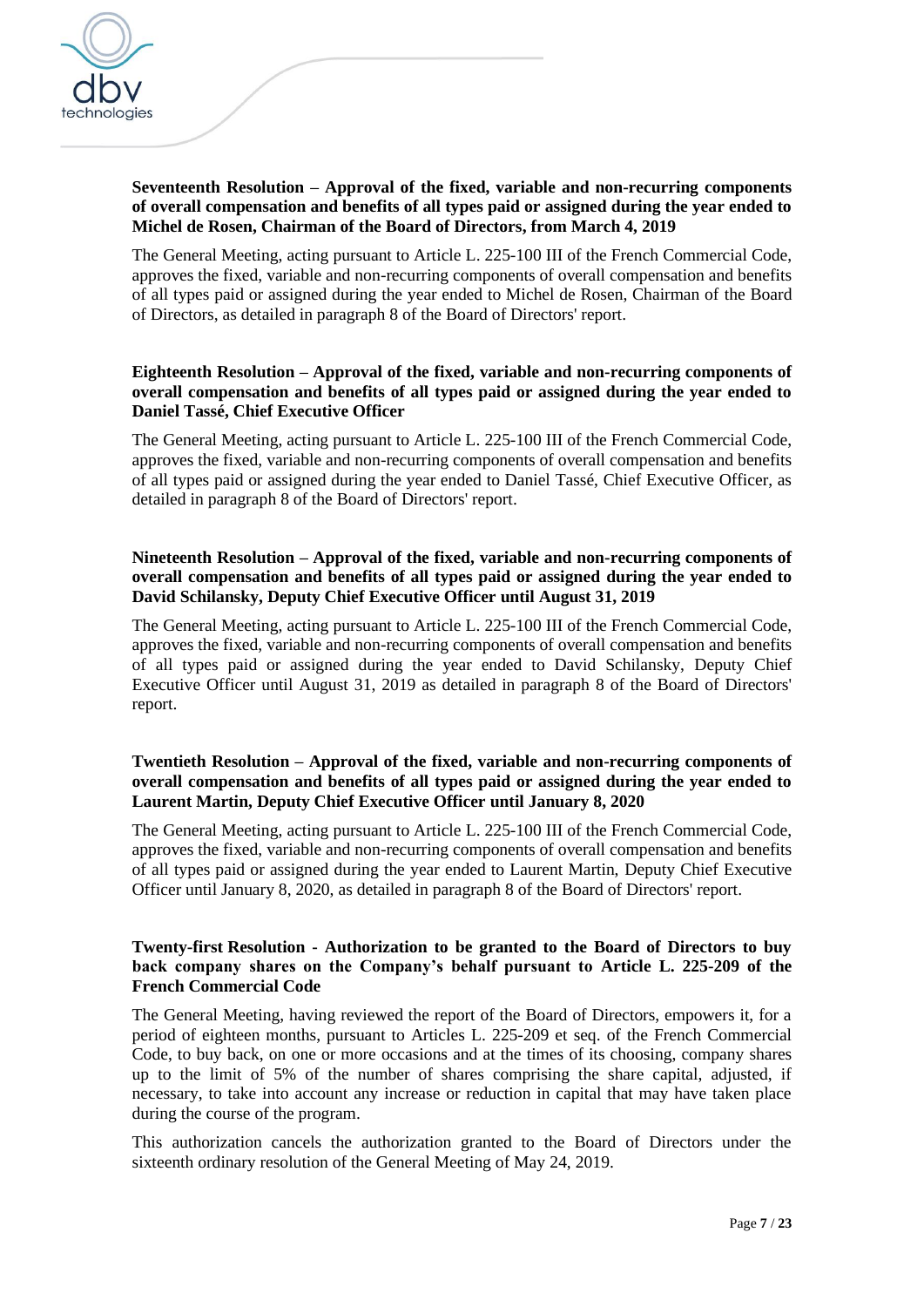

The shares may be bought back in order to:

- support the secondary market for or the liquidity of DBV TECHNOLOGIES shares through a liquidity agreement with an investment service provider, in accordance with the standard practice accepted by the regulations, in which context, the number of shares taken into account for the calculation of the aforementioned limit corresponds to the number of shares purchased, after deduction of the number of shares resold;
- hold the purchased shares and ultimately return them for future exchange or as payment under external growth transactions;
- provide coverage to meet obligations arising from stock option plans and/or free share allocation plans (or similar plans) for the group's employees and/or corporate officers, as well as all share allocations arising under company or group employee savings plans (or similar plans), employee profit-sharing plans and/or any other form of share allocation arrangement for the group's employees and/or corporate officers;
- hedge the securities giving access to the company's shares, pursuant to current regulations;
- where applicable, cancel the shares acquired, subject to the authorization granted under the seventeenth extraordinary resolution of the General Meeting of May 24, 2019.

The company does not intend to use options or derivatives.

The maximum purchase price is set at  $\epsilon$ 100 per share. In the event of a capital transaction, in particular a stock split or reverse split, or the allocation of free shares to shareholders, the abovementioned amount will be adjusted in the same proportions (multiplier coefficient equal to the ratio between the number of shares comprising the capital before the transaction and the number of shares after the transaction).

The maximum transaction amount is set at  $£150,000,000$ .

The General Meeting hereby authorizes the Board of Directors to carry out these transactions, set the terms and methods thereof, finalize all agreements and complete all formalities.

### **Extraordinary resolutions:**

### **Twenty-second Resolution - Delegation of powers to be granted to the Board of Directors to increase the capital by means of incorporation of reserves, profits and/or premiums**

The General Meeting, ruling pursuant to the quorum and majority voting requirements for Ordinary General Meetings, having reviewed the Board of Directors' report and pursuant to the provisions of Articles L. 225-129-2 and L. 225-130 of the French Commercial Code:

- 1) Delegates its competence to the Board of Directors to decide to increase the share capital on one or more occasions, in the periods and according to the methods it may determine, by means of the incorporation into capital of reserves, profits, premiums or other amounts admitted for capitalization, by the issue and free share allocation or by raising the face value of existing ordinary shares or combining these two methods.
- 2) Decides that, in the event that this delegation is used by the Board of Directors, in accordance with the provisions of Article L. 225-130 of the French Commercial Code, if the capital increase takes the form of a free allocation of shares, the rights attached to fractional shares may not be traded or assigned and that the corresponding capital securities will be sold; the proceeds of the sale will be allocated to the holders of the rights within the period prescribed by the regulations.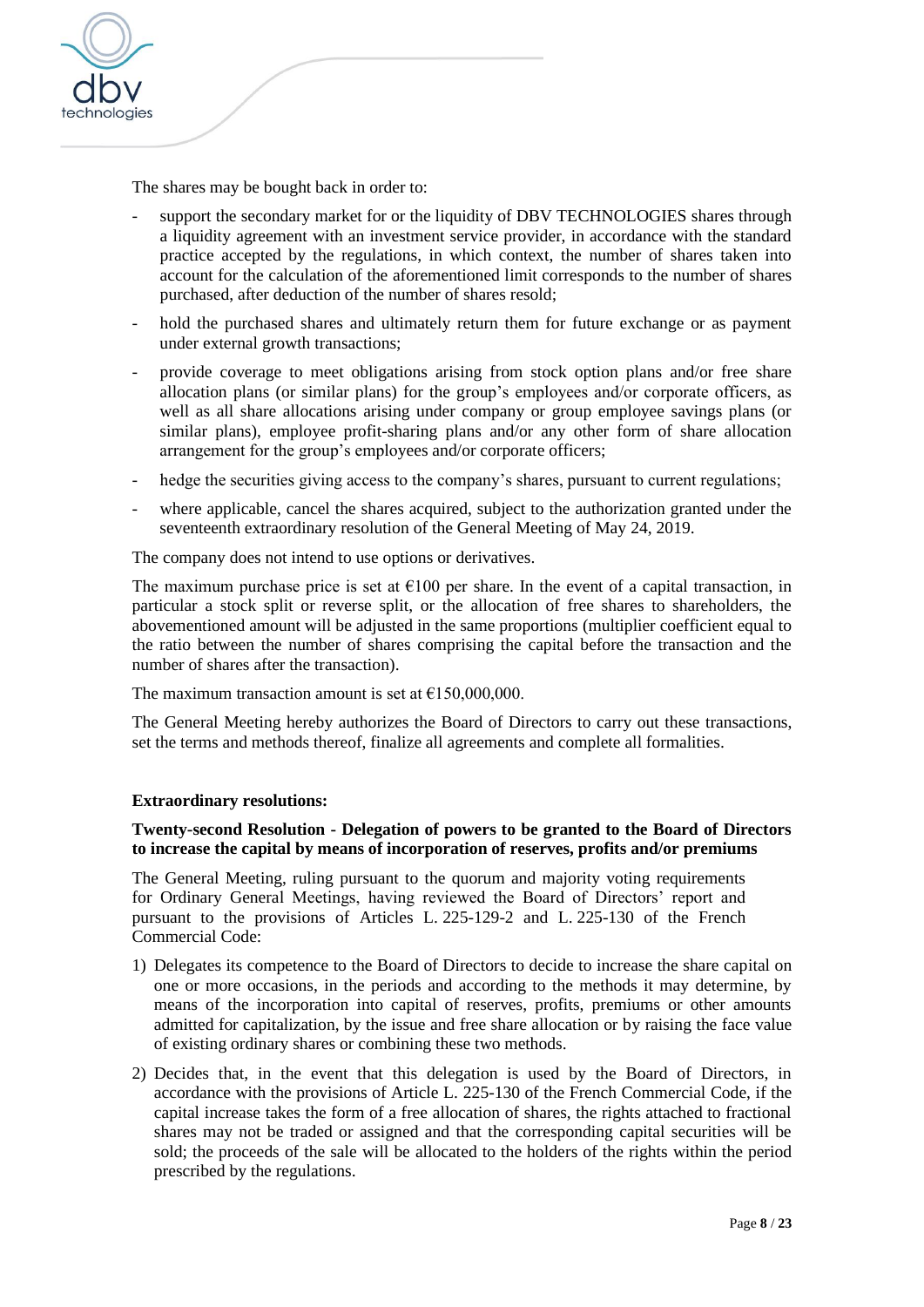

- 3) Sets the term of validity of this authorization at twenty-six months from the date of this General Meeting.
- 4) Decides that the amount of the capital increase carried out under this resolution must not exceed 50% of the share capital on the date of the Board of Directors' decision to increase the capital, excluding the par value of any capital increase required to preserve, in accordance with the law and, if applicable, any contractual stipulations providing for other methods of preservation, the rights of the holders of rights or transferable securities giving access to the Company's capital.

This maximum amount is independent of all maximum amounts set by the other resolutions of this Meeting.

- 5) Confers upon the Board of Directors all powers necessary to implement this resolution and, generally, to take all steps and fulfil all formalities required for the successful completion of each share capital increase, to record the execution thereof and to amend the by-laws accordingly.
- 6) Notes that this delegation, for the part not used, if applicable, supersedes, as from today's date, any and all relevant prior delegations.

**Twenty-third Resolution - Delegation of powers to be granted to the Board of Directors to issue ordinary shares giving access, as the case may be, to ordinary shares or to the allocation of debt securities (of the Company or a group company), and/or securities giving access to ordinary shares (of the Company or a group company), without preemptive rights, by means of a public offer (excluding the offers set out in section 1 of Article L.411-2 of the French Monetary and Financial Code), and/or as consideration for securities in the context of a public exchange offer**

The General Meeting, having reviewed the Board of Directors' report and the Statutory Auditors' special report and pursuant to the French Commercial Code, in particular Articles L. 225-129-2, L 225-136 L. 225-148 and L. 228-92 thereof:

- 1) Delegates to the Board of Directors the power to issue, on one or more occasions, in the proportions and at the times of its choosing, on the French and/or international market, by means of a public offer (excluding the offers set out in section 1 of Article L.411-2 of the French Monetary and Financial Code), in euros, in foreign currencies or in any other unit determined by reference to a basket of currencies:
	- ordinary shares;

- and/or ordinary shares giving access to the allocation of ordinary shares or debt securities:

- and/or securities giving access to ordinary shares to be issued.

These securities may be issued for the purpose of paying for securities contributed to the Company in a public exchange offer, pursuant to the conditions of Article L. 225-148 of the French Commercial Code.

Pursuant to Article L. 228-93 of the French Commercial Code, the securities to be issued may give rights to ordinary shares of any and all companies that directly or indirectly own more than half of its capital or of which the Company directly or indirectly owns more than half of the capital.

2) Sets the term of validity of this authorization at twenty-six months from the date of this General Meeting.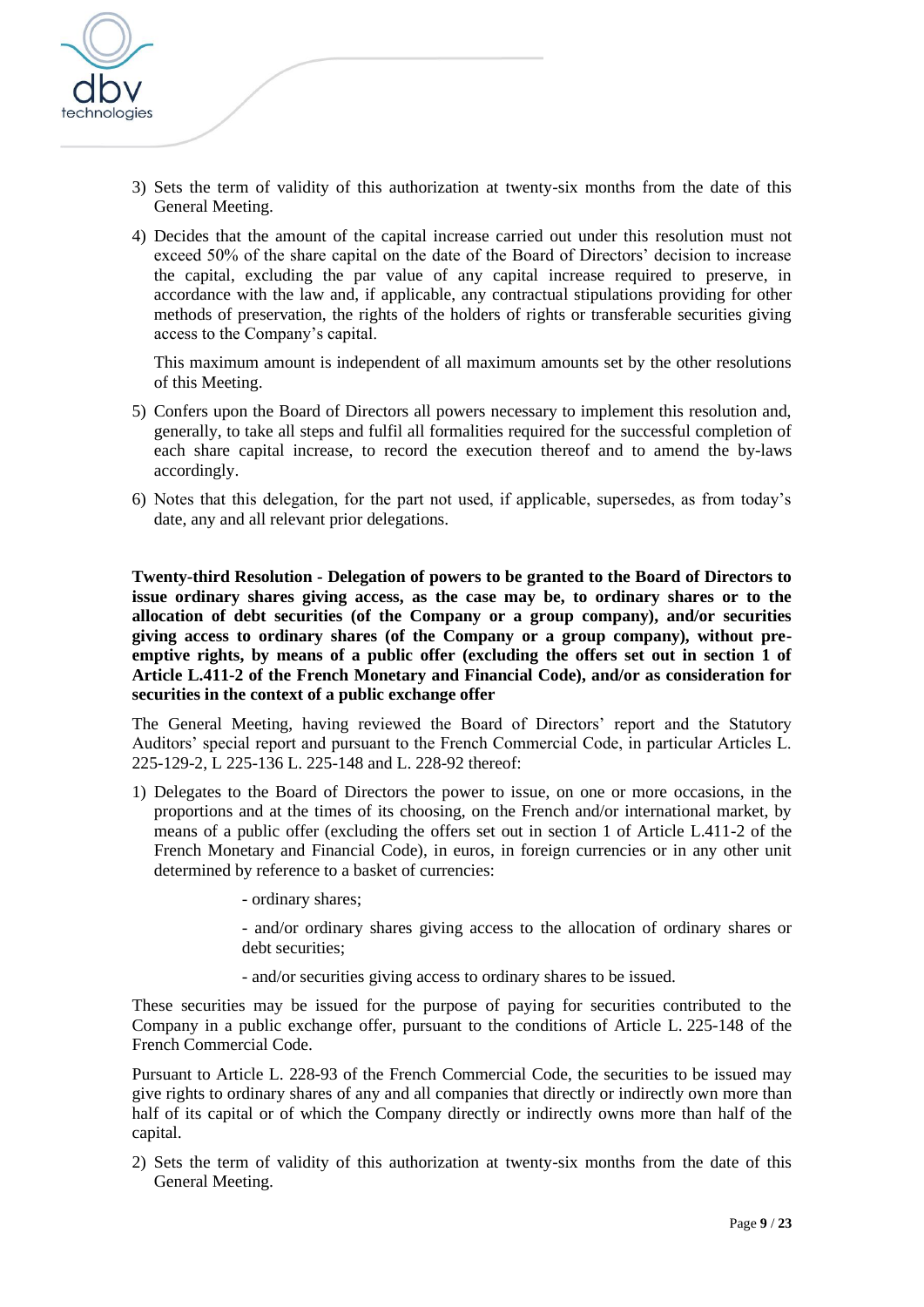

3) The total par value of the ordinary shares that may be issued subject to this authorization may not exceed 30% of the share capital on the date that the resolution to increase the share capital was passed by the Board of Directors.

To this maximum amount will be added, as necessary, the par value of any capital increase necessary to preserve the rights of the holders of rights or securities giving access to the Company's capital, in accordance with the law and, if applicable, any contractual stipulations providing for other methods of preservation.

This maximum amount counts toward the overall limit on the maximum par value of shares that may be issued as envisaged under the [Thirty-first] Resolution of this Meeting.

- 4) Decides to cancel shareholders' pre-emptive rights to ordinary shares and securities giving access to capital and/or to debt securities covered by this resolution, while retaining the Board of Directors' option to grant preferential rights to shareholders, pursuant to the law.
- 5) Decides that the amount received, or to be received, by the Company for each of the ordinary shares issued under this delegation of powers, after taking into account the warrant issue price for issues of detachable share subscription warrants, will be determined in accordance with the applicable legal and regulatory provisions at the time that the Board of Directors exercises the delegation.
- 6) Decides, in the event that securities are issued in consideration of securities tendered in a public exchange offer, pursuant to the conditions of Article L. 225-148 of the French Commercial Code, and within the limits set out above, to grant the Board of Directors the powers required to draft the list of securities included in the exchange, and to set the issue conditions and terms, the share-for-share basis, and, if applicable, the amount of the equalization payment in cash.
- 7) Decides that if subscriptions have not absorbed the entire issue mentioned at 1), the Board of Directors may use the following options:

- limit the amount of the issue to the amount of subscriptions, if applicable within the limits established by the regulations;

- freely allocate some or all of the unsubscribed shares.
- 8) Decides that the Board of Directors shall be granted, within the limits set above, the powers required to set the terms for the issue(s), and if applicable, record the execution of the resulting capital increases, proceed to amend the by-laws accordingly, levy, as it sees fit, the costs of the capital increase on the amount of related premiums and deduct the necessary sums from this amount to bring the statutory reserve to one-tenth of the new share capital after each increase and, more generally, perform all tasks required in similar matters.
- 9) Notes that this delegation, for the part not used, if applicable, supersedes any and all relevant prior delegations.

**Twenty-fourth Resolution - Delegation of powers to be granted to the Board of Directors to issue ordinary shares giving access, as the case may be, to ordinary shares or to the allocation of debt securities (of the Company or a group company), and/or securities giving access to ordinary shares (of the Company or a group company), without preemptive rights, by means of a public offer referred to in paragraph 1 of Article L.411-2 of the French Monetary and Financial Code**

The General Meeting, having reviewed the Board of Directors' report and the Statutory Auditors' special report and pursuant to the French Commercial Code, in particular Articles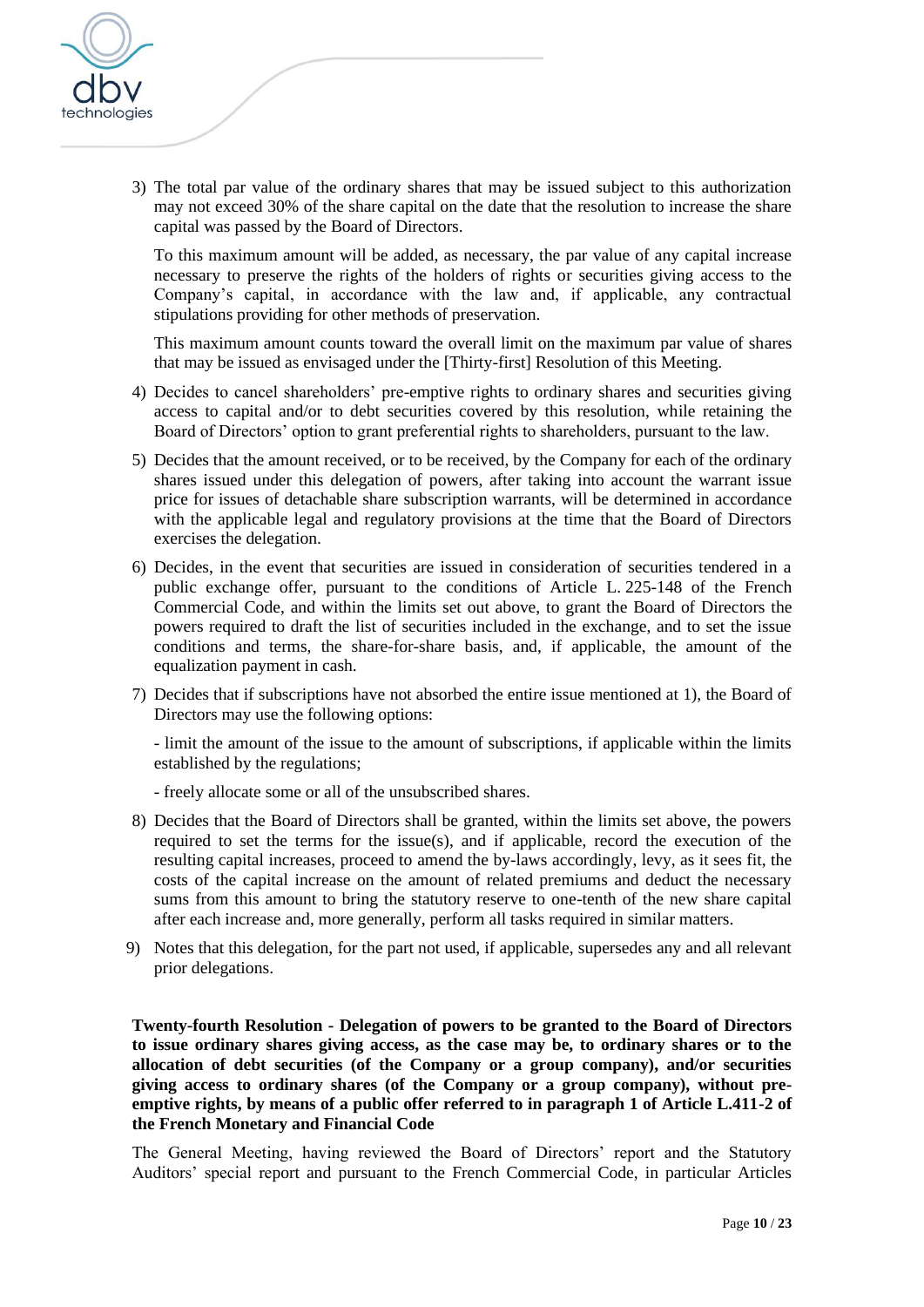

L.225-129-2, L. 225-136 and L. 228-92 thereof:

- 1) Delegates to the Board of Directors the power to issue, on one or more occasions, in the proportions and at the times of its choosing, on the French and/or international market, by means of a public offer referred to in paragraph 1 of Article L.411-2 of the French Monetary and Financial Code, in euros, in foreign currencies or in any other unit determined by reference to a basket of currencies:
	- ordinary shares;

- and/or ordinary shares giving access to the allocation of ordinary shares or debt securities;

- and/or securities giving access to ordinary shares to be issued.

Pursuant to Article L 228-93 of the French Commercial Code, the securities to be issued may give rights to ordinary shares of any and all companies that directly or indirectly own over half of its capital or of which the company directly or indirectly owns over half of the capital.

- 2) Sets the term of validity of this authorization at twenty-six months from the date of this General Meeting.
- 3) The total par value of the ordinary shares that may be issued subject to this authorization may not exceed 20% of the share capital on the date of the resolution passed by the Board of Directors to increase the share capital.

To this maximum amount will be added, as necessary, the par value of any capital increase necessary to preserve the rights of the holders of rights or securities giving access to the Company's capital, in accordance with the law and, if applicable, any contractual stipulations providing for other methods of preservation.

This maximum amount counts toward the overall limit on the maximum par value of shares that may be issued as envisaged under the [Thirty-first] Resolution of this Meeting.

- 4) Decides to cancel shareholders' pre-emptive rights to ordinary shares and to securities giving access to capital and/or to debt securities covered by this resolution.
- 5) Decides that the amount received, or to be received, by the Company for each of the ordinary shares issued under this delegation of powers, after taking into account the warrant issue price for issues of detachable share subscription warrants, will be determined in accordance with the applicable legal and regulatory provisions at the time that the Board of Directors exercises the delegation.
- 6) Decides that if subscriptions have not absorbed the entire issue mentioned at 1), the Board of Directors may use the following options:
	- limit the amount of the issue to the amount of subscriptions, if applicable within the limits established by the regulations;
	- freely allocate some or all of the unsubscribed shares.
- 7) Decides that the Board of Directors will be granted, within the limits set above, the powers required to set the terms for the issue(s), and if applicable, record the execution of the resulting capital increases, amend the by-laws accordingly, charge, as it sees fit, the costs of the capital increase against the amount of the related premiums and deduct the necessary sums from this amount to bring the statutory reserve to one tenth of the new share capital after each increase and more generally, perform all tasks required in this regard.
- 8) Notes that this delegation, for the part not used, if applicable, supersedes any and all relevant prior delegations.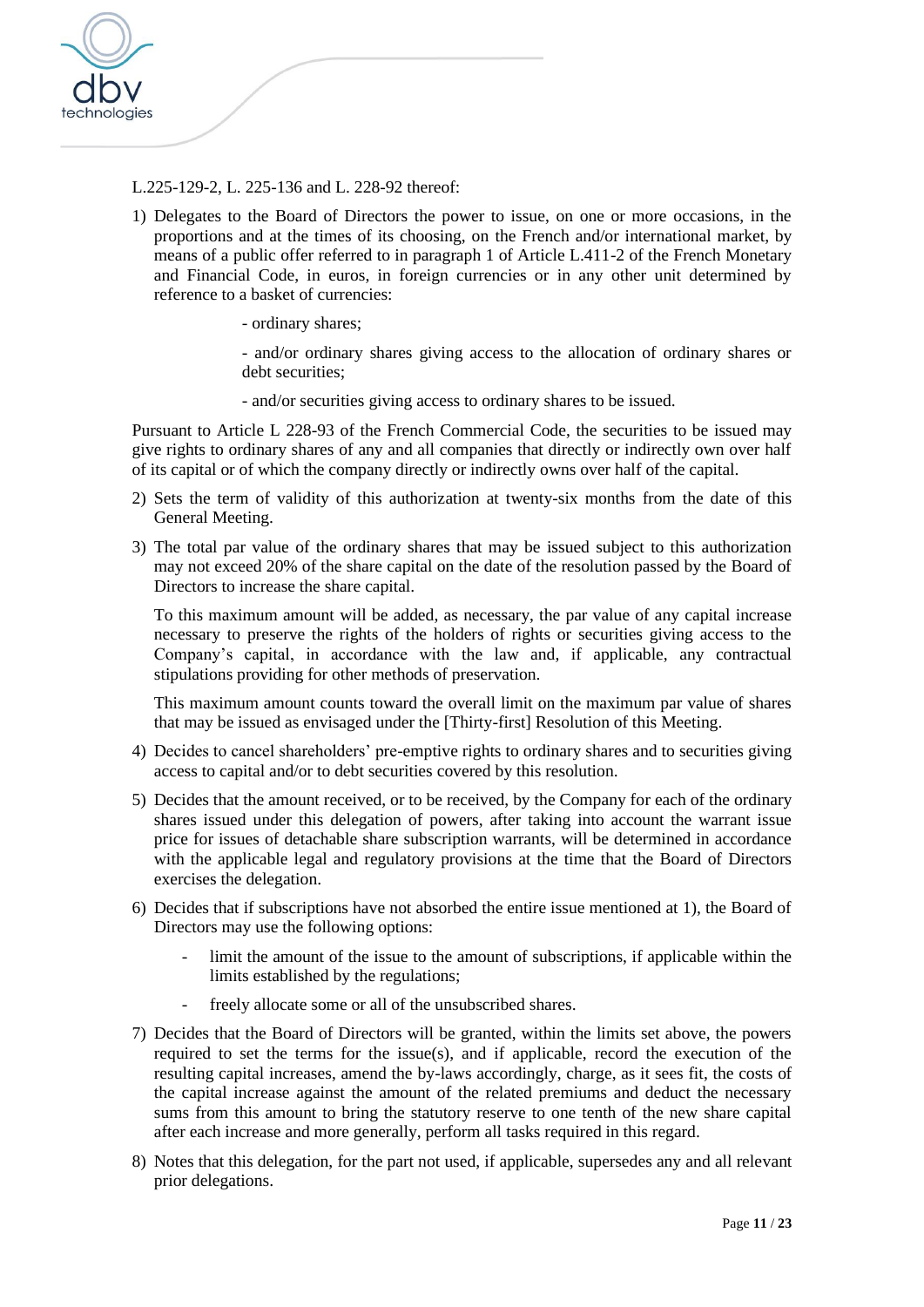

### **Twenty-fifth Resolution - Authorization, in the event of an issue without pre-emptive rights, to set the issue price according to the terms set by the General Meeting, within a limit of 10% of the capital per year**

Having reviewed the Board of Directors' report and the Statutory Auditors' special report and pursuant to paragraph 2 of point 1 of Article L. 225-136 of the French Commercial Code, the General Meeting authorizes the Board of Directors, when deciding to issue ordinary shares or securities giving access to the capital, pursuant to the Twenty-third and Twenty-fourth Resolutions*,* subject to the provisions of paragraph 1 of point 1 of Article L. 225-136 of the French Commercial Code, to deviate from the price-setting conditions set out in the abovementioned resolutions, up to a maximum of 10% of the share capital per year, and to set the issue price of equity equivalents to be issued as follows:

The issue price of the equity equivalents to be issued immediately or at a later date must be at least equal to one of the following, to be chosen by the Board of Directors:

- either the weighted average trading price of the company's share on the trading day prior to the date on which the issue price is set, with a maximum discount of up to 15%;
- or the average of five consecutive share trading prices selected from the last thirty trading days prior to the date on which the issue price is set, with a maximum discount of up to 15%.

**Twenty-sixth Resolution - Delegation of powers to be granted to the Board of Directors to issue ordinary shares, giving, if applicable, access to ordinary shares or the allocation of debt securities (of the Company or a group company) and/or securities giving access to ordinary shares (of the Company or a group company), with pre-emptive subscription rights waived in favor of categories of persons with certain characteristics**

The General Meeting, having reviewed the Board of Directors' report and the Statutory Auditors' special report and pursuant to the provisions of the French Commercial Code, specifically Articles L. 225-129-2, L. 225-138 and L. 228-92:

- 1) Delegates to the Board of Directors its power to issue the following (on one or more occasions, in the proportions and at the times of its choosing, in France and abroad, with pre-emptive subscription rights waived in favor of the categories of persons defined below):
	- ordinary shares;
	- and/or ordinary shares giving access to the allocation of ordinary shares or debt securities;
	- and/or securities giving access to ordinary shares to be issued.

Pursuant to Article L. 228-93 of the French Commercial Code, the securities to be issued may give rights to ordinary shares of any and all companies that directly or indirectly own over half of its capital or of which the company directly or indirectly owns over half of the capital.

- 2) Sets the term of validity of this delegation at eighteen months from the date of this General Meeting.
- 3) The maximum total par value of the capital increases that may be made subject to this delegation may not exceed 30% of the share capital on the date of the Resolution passed by the Board of Directors to increase the share capital.

To this maximum amount will be added, as necessary, the par value of any capital increase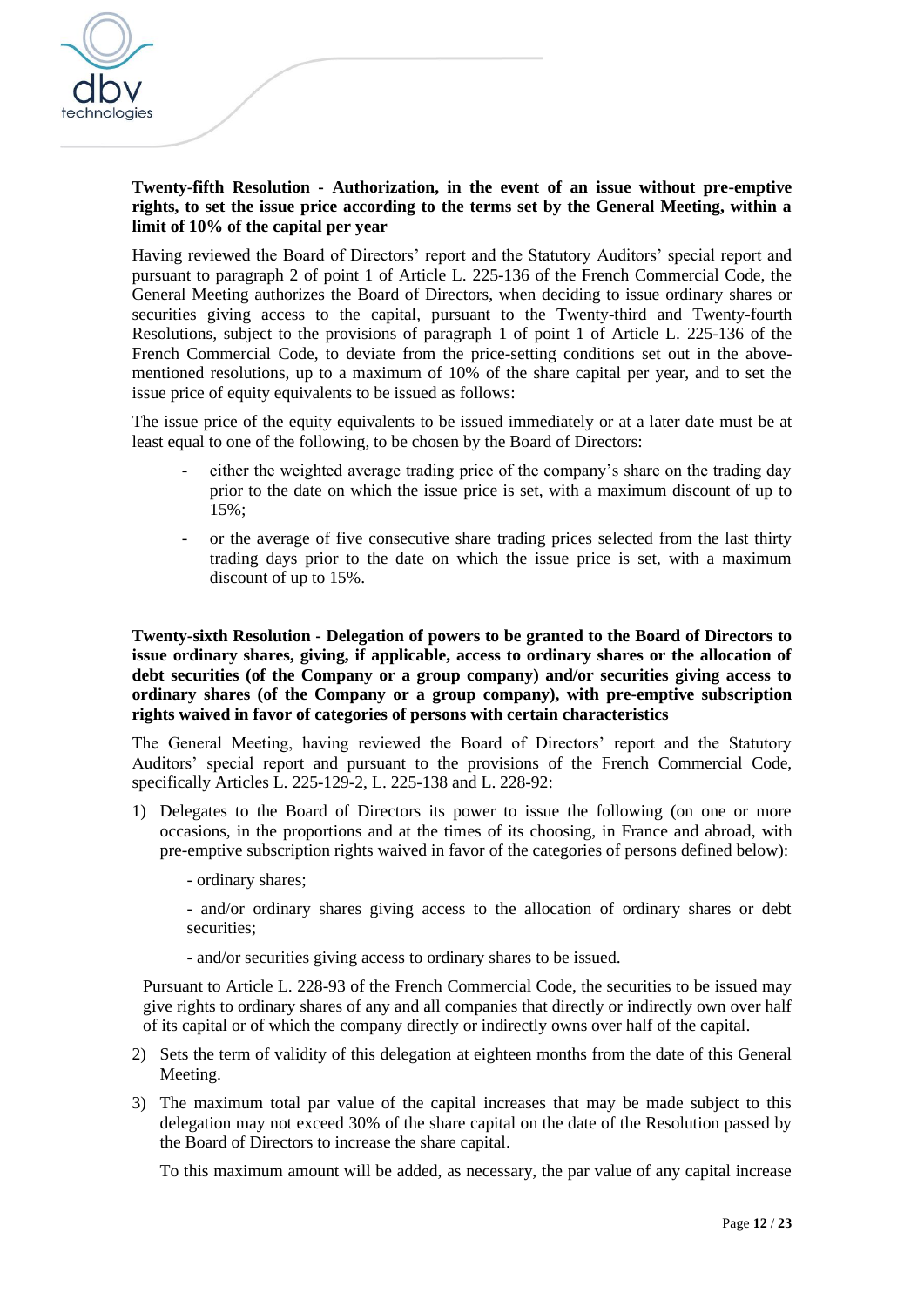

necessary to preserve the rights of the holders of rights or securities giving access to the Company's capital, in accordance with the law and, if applicable, any contractual stipulations providing for other methods of preservation.

This maximum amount counts toward the overall limit on the maximum par value of shares that may be issued as envisaged under the [Thirty-first] Resolution of this Meeting.

- 4) Decides, in accordance with the provisions of Article L. 225-138 of the French Commercial Code, that the issue price of ordinary shares that may be issued under the scope of this delegation of powers will be set by the Board of Directors and must be at least equal to:
	- either the weighted average trading price of the company's share on the trading day prior to the date on which the issue price is set, with a maximum discount of up to 15%;
	- or the average of five consecutive share trading prices selected from the last thirty trading days prior to the date on which the issue price is set, with a maximum discount of up to 15%.
- 5) Decides to eliminate the preferential subscription rights by shareholders of ordinary shares and other securities giving access to the capital to be issued in accordance with Article L. 228-91 of the French Commercial Code, reserved for the following categories of persons:
	- i. natural persons or legal entities, including companies, trusts, investment funds or other investment vehicles of any form, established under French or foreign law, that regularly invest in the pharmaceutical, biotechnology or medical technology sectors; and/or
	- ii. French or foreign companies, institutions or entities of any form that carry out a significant portion of their business in the sectors listed in (i); and/or
- iii. French or foreign investment service providers or any foreign establishment with a similar status that is able to ensure the completion of an issue intended to be invested in by the persons specified under point (i) and/or (ii) above and, therefore, to subscribe to the securities issued.
- 6) Decides that, if subscriptions have not absorbed the entire issue mentioned in 1), the Board of Directors may decide to exercise one or both of the following options in the order of its choosing:
	- limit the amount of the issue to the amount of subscriptions, if applicable within the limits established by the regulation;
	- freely allocate all or part of the non-subscribed shares amongst the categories of persons defined above.
- 7) Decides that the Board of Directors will have full powers to implement this delegation, and therefore to:
	- a. draw up the terms for the issue(s);
	- b. draw up the list of beneficiaries within the above categories;
	- c. determine the number of shares to be allocated to each of the beneficiaries;
	- d. determine the amount to be issued, the issue price and the amount of the premium that can, if applicable, be demanded at issue;
	- e. determine the dates and terms of the issue, and the nature, form and characteristics of the shares to be created, which can take the form of subordinated or unsubordinated shares, with fixed or unlimited terms;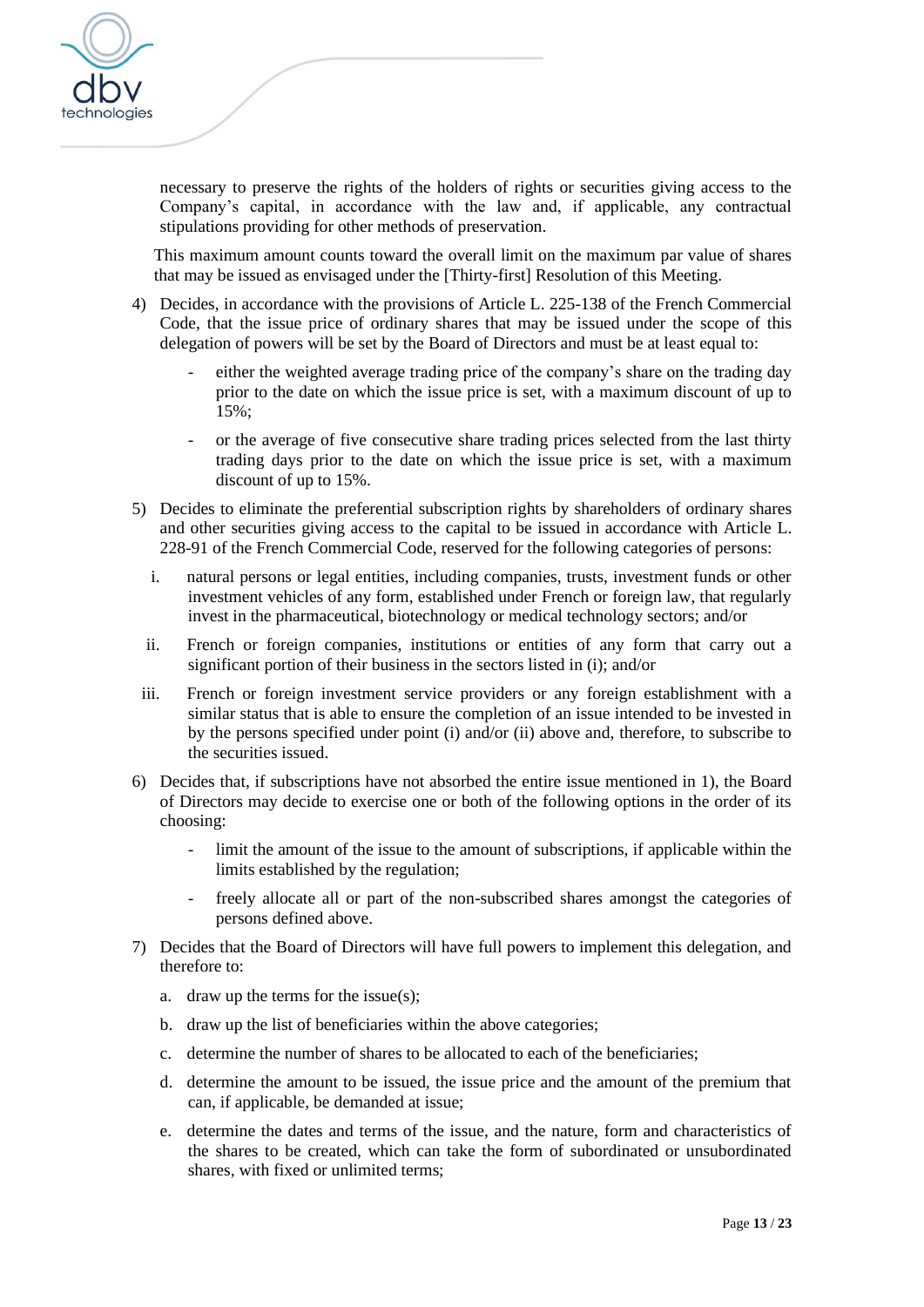

- f. determine the method by which the shares and/or securities issued or to be issued can be paid up;
- g. determine, if applicable, the methods by which the rights attached to the securities issued or to be issued can be exercised and, in particular, to determine the date, which may be retroactive, from which rights will attach to the new shares, as well as all other terms and conditions applicable to the execution of the issue;
- h. if applicable, suspend the exercise of rights attached to the securities issued, for up to three months;
- i. at its sole discretion, charge the costs of the capital increase against the amount of the related premiums and deduct the necessary sums from this amount to bring the statutory reserve to one tenth of the new share capital after each increase;
- j. record each share capital increase and make the corresponding amendments to the bylaws;
- k. make all adjustments required in compliance with legal provisions and determine the methods by which the rights of holders of securities giving access to capital will be preserved, if applicable;
- l. generally, enter into any agreements, take all measures and complete any formalities required for the issue and for the financial administration of the securities issued pursuant to this delegation and for the exercise of any attached rights and, more generally, perform all tasks required in this regard.
- 8) Notes that the Board of Directors will report back at the next Ordinary General Meeting, in compliance with the law and the regulations, on the use of the delegation granted under this Resolution.
- 9) Notes that this delegation, for the part not used, if applicable, supersedes, as from today's date, any and all relevant prior delegations.

### **Twenty-seventh Resolution – Authorization to increase the total amount of issues**

Having reviewed the report by the Board of Directors, the General Meeting decides that for each of the issues of ordinary shares or securities giving access to the capital determined pursuant to the Twenty-third, Twenty-fourth and Twenty-sixth Resolutions, the number of securities to be issued may be increased under the conditions set out in Articles L 225-135-1 and R 225-118 of the French Commercial Code, up to the maximum amount determined by the Meeting.

**Twenty-eighth Resolution - Delegation of powers to be granted to the Board of Directors to increase the capital by means of the issue of ordinary shares and/or securities giving access to the capital up to the limit of 10% of the capital in consideration for contributions in kind of equity securities or securities giving access to the capital**

The General Meeting, having reviewed the Board of Directors' report and the Statutory Auditors' report pursuant to Articles L. 225-147 and L. 228-92 of the French Commercial Code:

1) Authorizes the Board of Directors to proceed, on the basis of the auditors' report, with the issue or ordinary shares or securities giving access to ordinary shares in view of the remuneration of contributions in kind permitted to the company and comprising equity securities or securities giving access to the capital if the provisions of Article L. 225-148 of the French Commercial Code do not apply.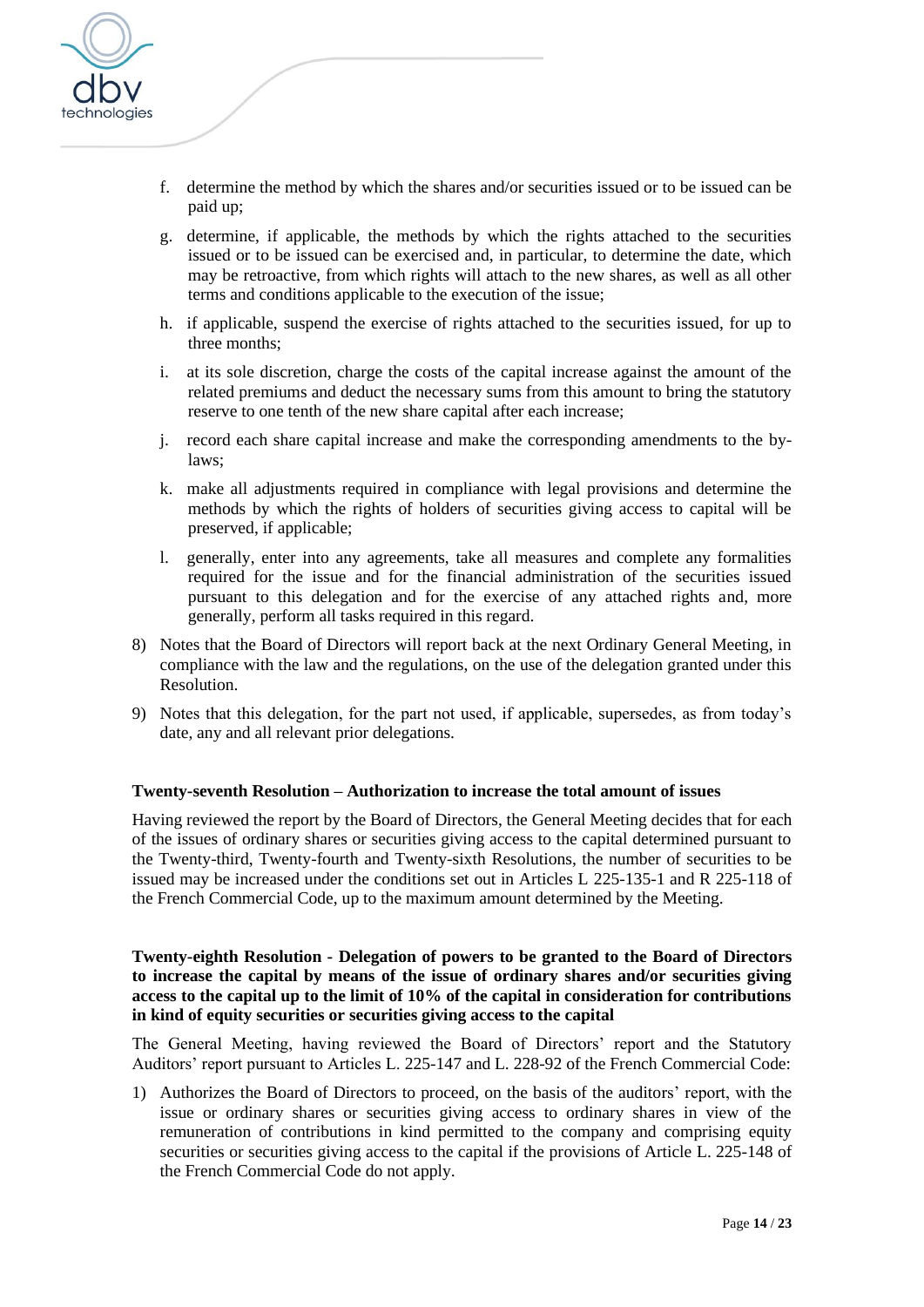

- 2) Sets the term of validity of this authorization at twenty-six months from the date of this General Meeting.
- 3) Decides that the total par value of any ordinary shares that may be issued under this delegation may not exceed 10% of the share capital on the date of this Meeting, excluding the par value of any capital increase required to preserve, in accordance with the law and, if applicable, any contractual stipulations providing for other methods of preservation, the rights of the holders of rights or transferable securities giving access to the Company's capital.
- 4) This maximum amount counts toward the overall limit on the maximum par value of shares that may be issued as envisaged under the Twenty-ninth Resolution.
- 5) Delegates all powers to the Board of Directors to approve the evaluation of contributions, to determine the resulting capital increase, to record the realization thereof, to charge, if applicable, all expenses and rights stemming from the capital increase against the contribution premium, to deduct from the contribution premium the necessary sums to bring the statutory reserve up to one tenth of the new share capital after each increase and to proceed with the according amendment of the by-laws and perform all tasks required in this regard.
- 7) Notes that this delegation, for the part not used, if applicable, supersedes any and all relevant prior delegations.

## **Twenty-ninth Resolution – Overall limit on the maximum authorized amounts set under the 23 rd , 2' th, 26 th and 28th Resolutions of this Meeting**

Having reviewed the Board of Directors' report, the General Meeting decides to set the total par value of any shares that may be issued under the Twenty-third, Twenty-fourth, Twenty-sixth and Twenty-eighth Resolutions put before this Meeting, at 65% of the share capital on the date of this Meeting. To this limit will be added, if applicable, the par value of any capital increase required to preserve, in accordance with the law and, if applicable, any contractual stipulations providing for other adjustments, the rights of the holders of rights or transferable securities giving access to the Company's capital.

## **Thirtieth Resolution - Delegation of powers to be granted to the Board of Directors to increase the share capital by the issue of ordinary shares and/or securities granting access to the capital, with pre-emptive subscription rights waived in favor of the members of a company savings plan pursuant to Articles L. 3332-18 et seq. of the French Labor Code**

The General Meeting, having reviewed the Board of Directors' report and the Statutory Auditors' special report, voting pursuant to Articles L. 225-129-6, L. 225-138-1 and L. 228-92 of the French Commercial Code and L. 3332-18 et seq. of the French Labor Code:

- 1) Delegates its powers to the Board of Directors to enact, at its own discretion, a capital increase on one or more occasions through the issue of ordinary shares or securities giving access to the equity securities to be issued by the Company, reserved for members of one or more group or company employee savings plans established by the Company and/or affiliated French or international companies under the conditions of Article L.225-180 of the French Commercial Code and of Article L.3344-1 of the French Labor Code.
- 2) Withdraws, in favor of these individuals, any pre-emptive subscription rights to shares issued pursuant to this delegation.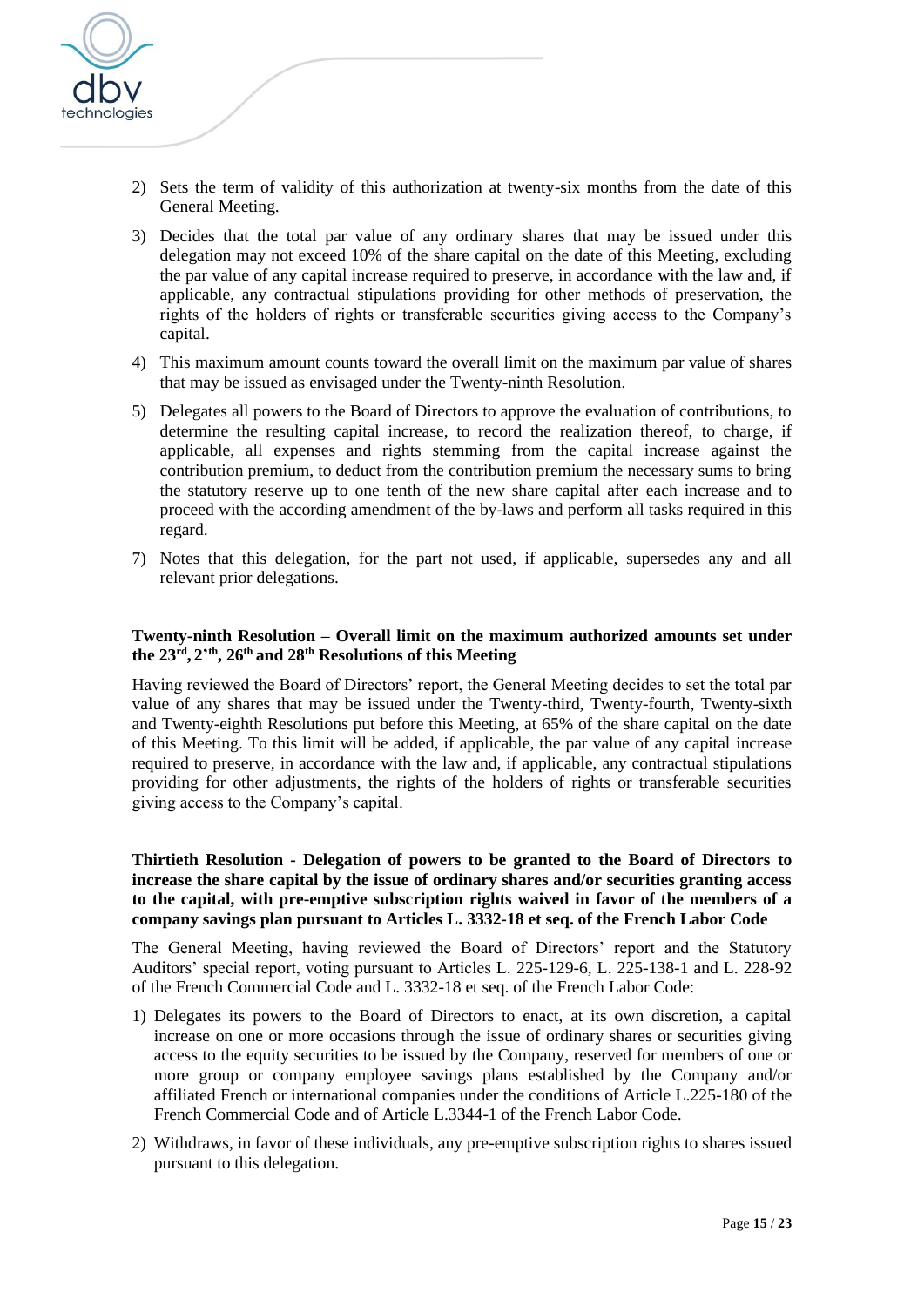

- 3) Sets the validity of this delegation at twenty-six months from the date of this General Meeting.
- *4)* Limits the maximum par value of the increases that may be enacted under this delegation at 2% of the share capital on the day of the decision by the Board of Directors to carry out this increase, with the understanding that this amount is separate to any other maximum amounts set by other authorizations relating to capital increases. To this amount will be added, as necessary, the par value of any capital increase necessary to preserve the rights of the holders of rights or securities giving access to the Company's capital, pursuant to the law and, if applicable, any contractual stipulations providing for other forms of preservation;
- 5) Decides that the price of any shares to be issued under point 1) of this delegation may not more than 30% (or 40% lower if the vesting period stipulated by the scheme pursuant to Articles L. 3332-25 and L. 3332-26 of the French Labor Code is greater than or equal to ten years) below the average opening price of the shares for the 20 trading days prior to the decision setting the date for the opening of subscriptions, nor may it be higher than this average.
- 6) Decides, pursuant to the provisions of Article L.3332-21 of the French Labor Code, that the Board of Directors may allocate to the beneficiaries defined in the first paragraph above, free shares already issued or to be issued, or other securities giving access to the Company's capital that have already been issued or are to be issued in respect of (i) any employer contribution that may be paid pursuant to the regulations governing group or company savings plans and/or (ii) if applicable, any discount and, in the event that any new shares are issued in respect of the discount or the employer contribution, may decide to capitalize any reserves, profits or issue premiums required to pay up these shares;
- 7) Notes that this delegation, for the part not used, if applicable, supersedes any and all relevant prior delegations.

The Board of Directors shall have the discretion to implement, or not implement, this authorization, take all measures and conduct all necessary formalities.

### **Thirty-first Resolution - Authorization to be granted to the Board of Directors to allocate free shares to members of staff and/or certain corporate officers**

The General Meeting, having reviewed the Board of Directors' report and the Statutory Auditors' special report, authorizes the Board of Directors, on one or more occasions, in accordance with Articles L. 225-197-1 and L. 225-197-2 of the French Commercial Code, to allocate existing or future ordinary shares in the Company, reserved for:

- members of staff of the company or companies or economic interest groups that are directly or indirectly related to it as defined by Article L. 225-197-2 of the French Commercial Code;
- and/or corporate officers who meet the conditions set out in Article L. 225-197-1 of the French Commercial Code.

Sets the term of validity of this authorization at eighteen months from the date of this General Meeting.

The total number of shares that can be assigned free of charge pursuant to this authorization will not exceed 2% of the share capital on the date of the allocation decision. This limit will exclude, if applicable, the par value of any capital increase required to preserve the rights of the beneficiaries of bonus share awards in the event of transactions involving the Company's capital during the vesting period.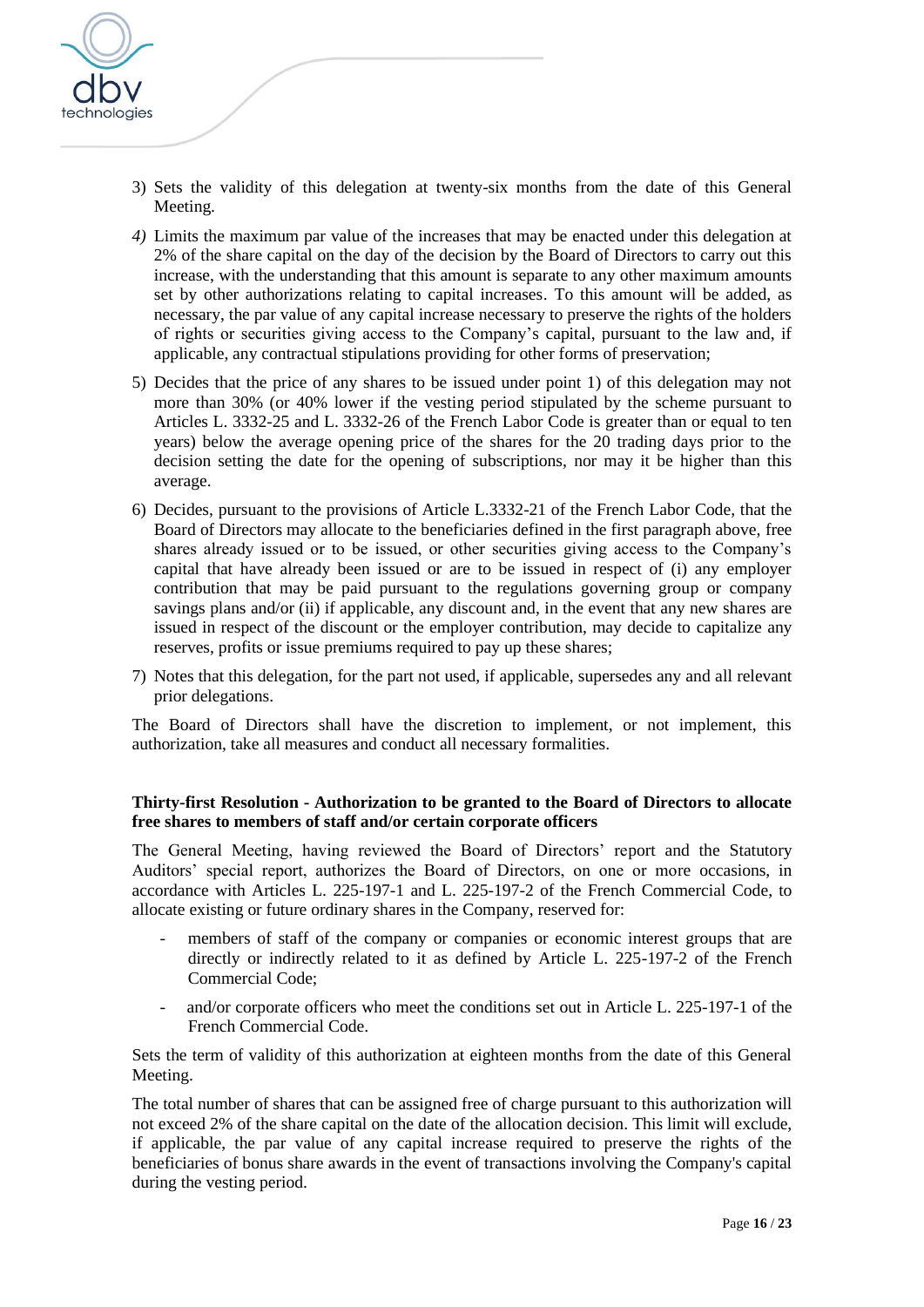

The allocation of shares to beneficiaries will become definitive after a vesting period to be determined by the Board of Directors, which may not be less than one year.

Beneficiaries shall, where applicable, be required to hold these shares for a period, set by the Board of Directors, at least equal to that necessary to ensure that the cumulative duration of the vesting and, where applicable, holding periods cannot be less than two years.

By way of exception, final allocation will take place before the end of the vesting period in the event that the beneficiary is classified as disabled under the second and third categories set out in Article L. 341-4 of the French Social Security Code.

All powers are granted to the Board of Directors to:

- set the terms and, if applicable, the award criteria and performance criteria for the shares;
- determine the identity of the beneficiaries and the number of shares allocated to each;
- if applicable:
	- record the existence of sufficient reserves and, upon each allocation of shares, transfer to a reserve account the sums required to pay up the new shares to be granted;
	- at the appropriate time, determine the capital increases by means of incorporation of reserves, premiums or profits relating to the issue of new free shares granted;
	- conduct the necessary share acquisitions within the framework of the share buyback program and allocate them via the allocation plan;
	- determine the impact on beneficiaries' rights of transactions affecting the share capital or likely to affect the value of shares allocated and enacted during the vesting period and as a result, to modify or adjust, if necessary, the number of shares granted to preserve the beneficiaries' rights;
	- decide whether or not to establish a holding obligation at the end of the vesting period and, if applicable, determine its duration and take all necessary measures to ensure that the beneficiaries comply with it;
	- and generally, in connection with the legislation in effect, perform all duties that the implementation of this authorization may require.

This authorization shall imply that shareholders waive their pre-emptive rights to subscribe to newly issued shares through the capitalization of reserves, share premium and profits.

For the part not used, if applicable, it supersedes any and all relevant prior authorizations.

### **Thirty-second Resolution - Authorization to be granted to the Board of Directors to grant share subscription and/or purchase options (stock options) to members of staff (and/or certain corporate officers)**

The General Meeting, having reviewed the Board of Directors' report and the Statutory Auditors' special report:

1) Authorizes the Board of Directors, under the provisions of Articles L. 225-177 to L. 225-185 of the French Commercial Code, to grant the beneficiaries indicated below, on one or more occasions, options giving access to new shares in the company to be issued in respect of a capital increase or to the purchase of existing shares in the company as a result of buybacks carried out under the terms set by law.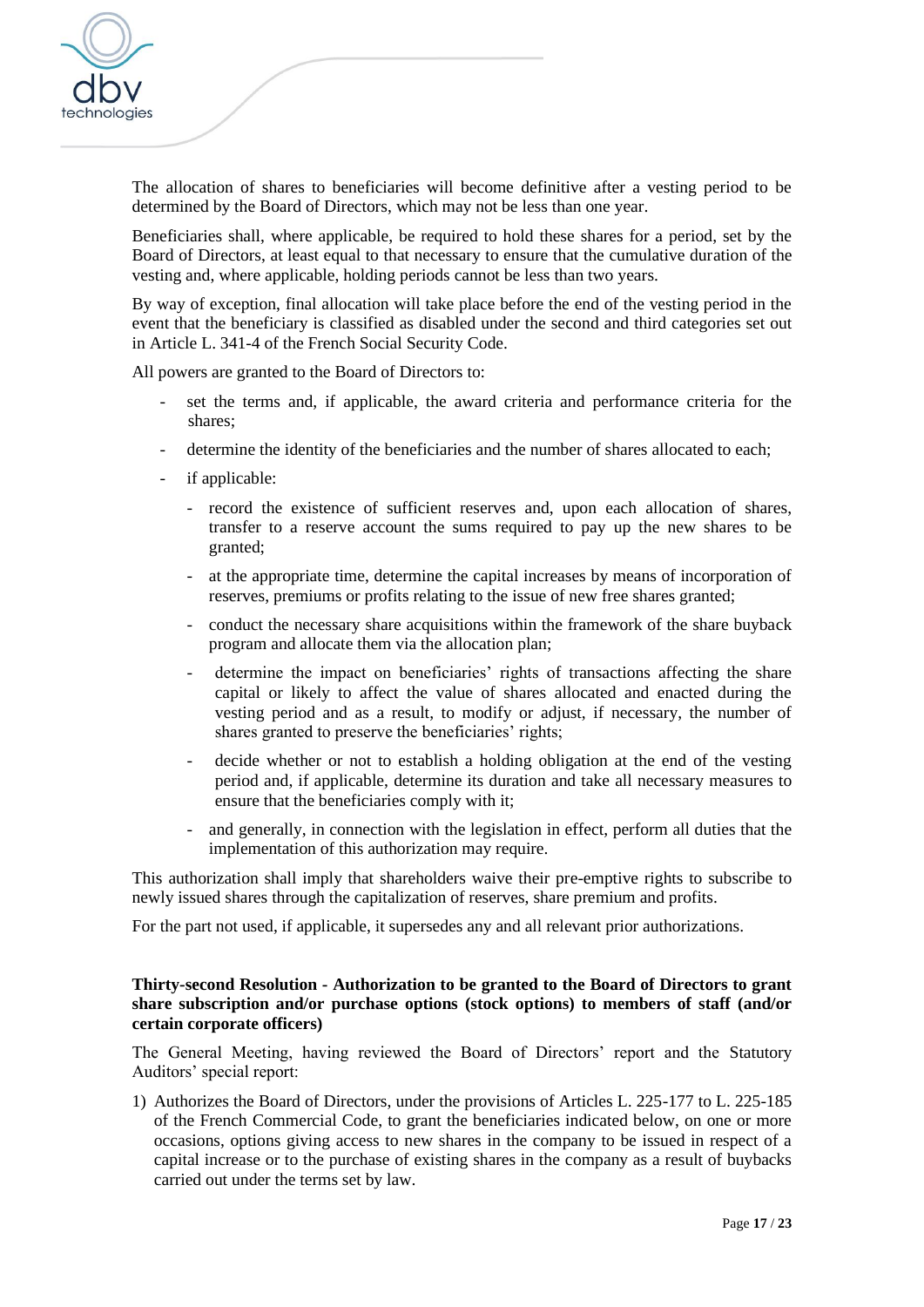

- 2) Sets the term of validity of this authorization at eighteen months from the date of this General Meeting.
- 3) Decides that the beneficiaries of these options may only be:
	- firstly, some or all members of staff, or certain categories of staff and where appropriate, those companies or economic interest groups related to it under the conditions of Article L. 225-180 of the French Commercial Code;
	- secondly, corporate officers who meet the conditions set out in Article L, 225-185 of the French Commercial Code.
- 4) The total number of options that may be granted by the Board of Directors under this authorization may not grant entitlement to subscribe to or purchase more than 7.5% of the share capital on the date of the allocation decision. To this amount will be added, as necessary, the par value of any capital increase necessary to preserve the rights of the beneficiaries of the options in the event of transactions involving the Company's capital, pursuant to the law and, if applicable, any contractual stipulations providing for other forms of preservation.
- 5) Decides that the subscription and/or acquisition price of the shares to be paid by the beneficiaries will be set on the day the options are granted by the Board of Directors in accordance with the regulations in effect and must not be less than the average opening price of the shares for the twenty trading days prior to the grant decision.
- **6)** Decides that no options may be granted during the blackout periods set out in the regulations.
- **7)** Notes that this authorization includes, in favor of the beneficiaries of options giving access to shares, an express waiver by shareholders of their pre-emptive rights to subscribe to the shares that will be issued as and when the options are exercised.
- **8)** Delegates all powers to the Board of Directors to set the other terms and conditions for the granting of options and their exercise, in particular to:
	- determine the conditions under which the options shall be granted and to draft the list or categories of beneficiaries as scheduled above; to determine, where appropriate, the seniority and performance conditions that must be met by these beneficiaries; to determine the conditions under which the price and number of shares must be adjusted, particularly in the presumptions set out under Articles R. 225-137 to R. 225-142 of the French Commercial Code;
	- define the exercise period(s) for the options granted, with the understanding that the term of the options may not exceed a period of ten years from the grant date;
	- provide the option to temporarily suspend the exercise of options for a maximum period of three months in the event that financial transactions are performed involving the exercise of a right attached to shares;
	- if applicable, conduct the necessary share acquisitions within the framework of the share buyback program and to allocate them via the option plan;
	- proceed with all acts and formalities required to make final those capital increases that may, if necessary, be performed pursuant to the authorization granted by this resolution; amend the by-laws accordingly and generally to do whatever is necessary;
	- at its own discretion and if it sees fit, impute the cost of increases in share capital to the amount of the associated premiums and deduct the necessary sums from this amount to bring the statutory reserve to one tenth of the new share capital after each increase.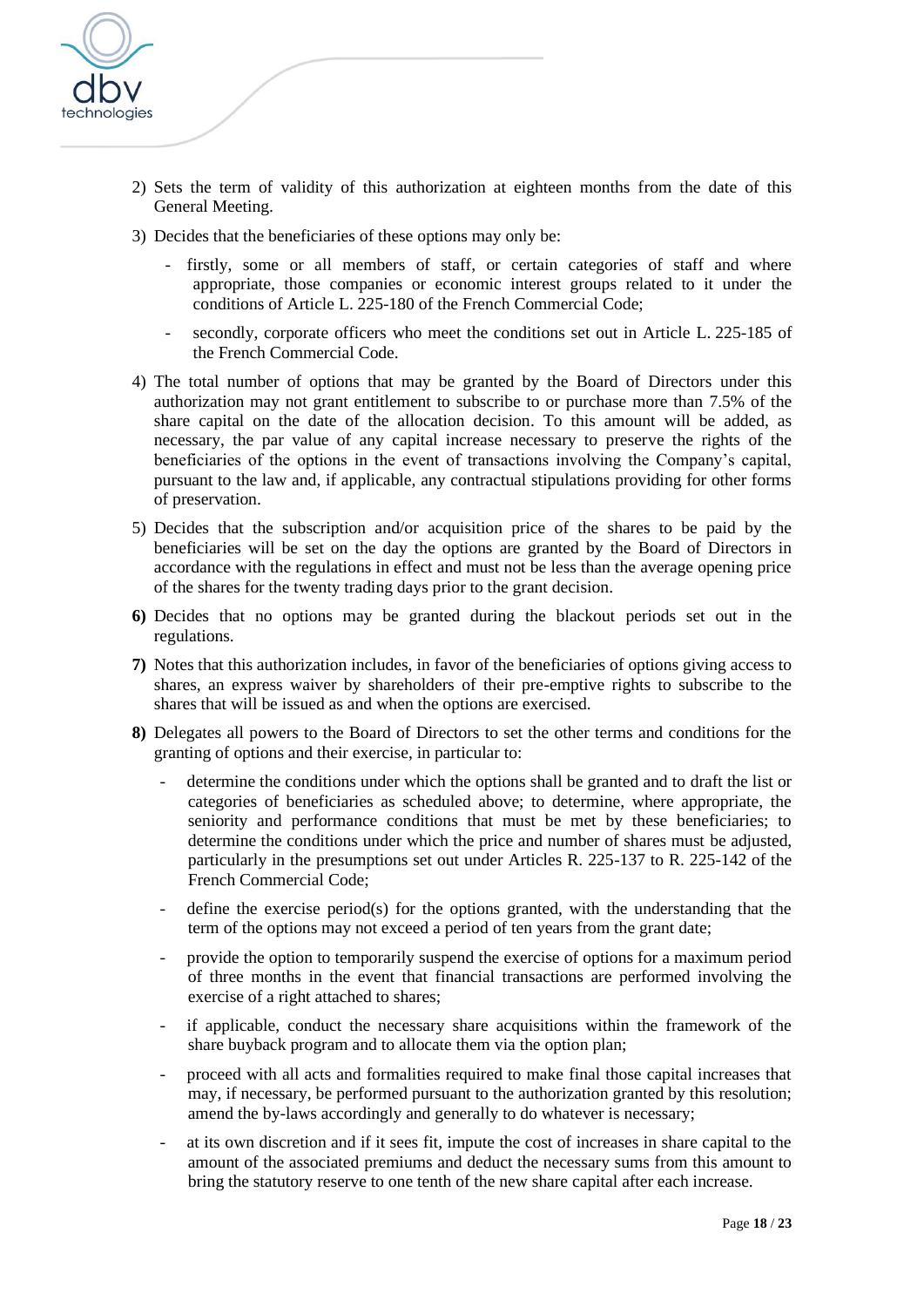

**9)** Notes that this authorization, for the part not used, if applicable, supersedes any and all relevant prior authorizations.

#### **Thirty-third Resolution - Amendment of Article 10 of the by-laws in order to extend the term of office of directors to 3 years and enable terms of office to be staggered**

Having reviewed the Board of Directors' report, the General Meeting decides:

- To increase the term of office of the directors from two to three years, and to provide, by way of exception, the option to appoint or renew these terms for a shorter period of one or two year(s) in order to facilitate the implementation or maintenance of a system whereby the terms of office of Board members are staggered;
- To amend paragraph 3 of Article 10 of the by-laws accordingly and as follows:

*"The term of office for Directors appointed during the term of the Company is three (3) years. This term expires at the end of the general meeting convened to approve the financial statements for the year just ended and held in the year during which their term of office expires.* 

*By way of exception and for the sole purpose of facilitating the implementation or maintenance of a system whereby the terms of office of Board members are staggered, the Ordinary General Meeting may appoint one or more Board members for a term of two (2) years or one (1) year*."

### **Thirty-fourth Resolution - Amendment of Article 11 of the by-laws in order to provide for the possibility of consulting the directors in writing, in the circumstances and in accordance with the procedures set out in the regulations**

Having reviewed the Board of Directors' report, the General Meeting decides, in accordance with the option provided under Article L. 225-37 of the French Commercial Code, as amended by Law No. 2019-744 of July 19, 2019, to provide for the possibility that members of the Board of Directors may take decisions that fall within the Board's sole competence and that are included in the list set out in the regulations by means of written consultation, and to amend Article 11 of the by-laws accordingly and as follows, the rest of the article remaining unchanged:

The following paragraph is to be inserted after the first paragraph of Article 11, with the remainder of the article remaining unchanged:

*"The Board of Directors may also take decisions by means of written consultation with the directors in accordance with the conditions provided by law.."*

#### **Thirty-fifth Resolution - Harmonization of the by-laws**

Having reviewed the Board of Directors' report, the General Meeting decides to update the bylaws:

- **Concerning the reporting of abstentions:**
	- o **In connection with the processing of postal votes**
		- In order to harmonize the by-laws with the provisions of Article R. 225-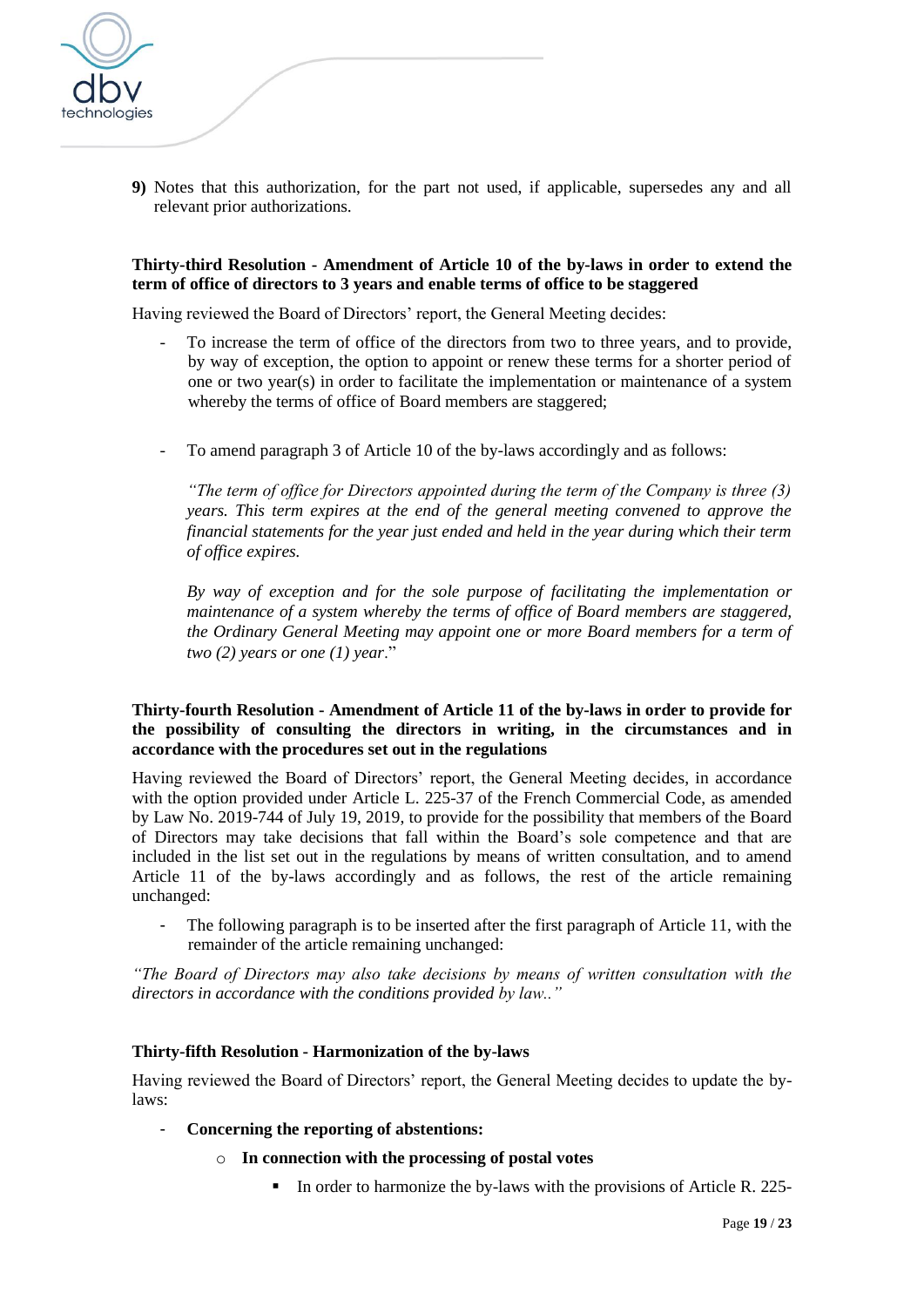

76 of the French Commercial Code, as amended by [Decree No. 2019-](https://www.legifrance.gouv.fr/affichTexteArticle.do;jsessionid=E32CAF1152ABD0388DCB6202E712ECB7.tplgfr36s_2?cidTexte=JORFTEXT000039684764&idArticle=LEGIARTI000039788039&dateTexte=20200131&categorieLien=id#LEGIARTI000039788039) [1486 of December 27, 2019;](https://www.legifrance.gouv.fr/affichTexteArticle.do;jsessionid=E32CAF1152ABD0388DCB6202E712ECB7.tplgfr36s_2?cidTexte=JORFTEXT000039684764&idArticle=LEGIARTI000039788039&dateTexte=20200131&categorieLien=id#LEGIARTI000039788039)

To amend the last paragraph of Article 23 of the by-laws accordingly and as follows, with the rest of the article remaining unchanged:

*"Forms that provide no voting indications or that express an abstention will not be considered as votes cast.»* 

### o **In connection with the calculation of the majority in a Meeting**

- In order to harmonize the by-laws with the provisions of Articles L. 225-98, L. 225-96 and L.225-99 of the French Commercial Code, as amended by Law [No. 2019-744 of](https://www.legifrance.gouv.fr/affichTexteArticle.do;jsessionid=E32CAF1152ABD0388DCB6202E712ECB7.tplgfr36s_2?cidTexte=JORFTEXT000038792157&idArticle=LEGIARTI000038793734&dateTexte=20190721&categorieLien=id#LEGIARTI000038793734) July 19, 2019;
- To amend the last paragraph of Article 26 of the by-laws accordingly and as follows, with the rest of the article remaining unchanged:

*"The Ordinary General Meeting passes resolutions based on the majority of votes cast by the shareholders who are present, represented, or have voted by post. Votes cast do not include those attached to the shares in respect of which the shareholder has not taken part in the vote, has abstained or has returned a blank or invalid vote. »*

■ To amend the third paragraph of Article 27 of the by-laws accordingly and as follows, with the rest of the article remaining unchanged:

*"The Meeting passes resolutions based on a two-thirds majority of votes cast by the shareholders who are present, represented, or have voted by post, or who are attending the Meeting via video-conference or another means of telecommunication, in accordance with the legal and regulatory provisions. »*

To amend the last paragraph of Article 28 of the by-laws accordingly and as follows, with the rest of the article remaining unchanged:

*"They pass resolutions based on a two-thirds majority of votes cast by the shareholders who are present or represented."*

#### - **In connection with the procedure for identifying the owners of bearer securities:**

- **o** in order to harmonize Article 30 of the by-laws with the provisions of Articles L.228-2 et seq. of the French Commercial Code relating to the identification of holders of bearer securities, as amended by Law [No. 2019-486 of May 22,](https://www.legifrance.gouv.fr/affichTexteArticle.do;jsessionid=53973EF18C93AE472B50F58F5F3B433A.tplgfr25s_2?cidTexte=JORFTEXT000038496102&idArticle=LEGIARTI000038497541&dateTexte=20190610&categorieLien=id#LEGIARTI000038497541)  [2019,](https://www.legifrance.gouv.fr/affichTexteArticle.do;jsessionid=53973EF18C93AE472B50F58F5F3B433A.tplgfr25s_2?cidTexte=JORFTEXT000038496102&idArticle=LEGIARTI000038497541&dateTexte=20190610&categorieLien=id#LEGIARTI000038497541)
- **o** to replace the last paragraph of Article 30 of the by-laws with the following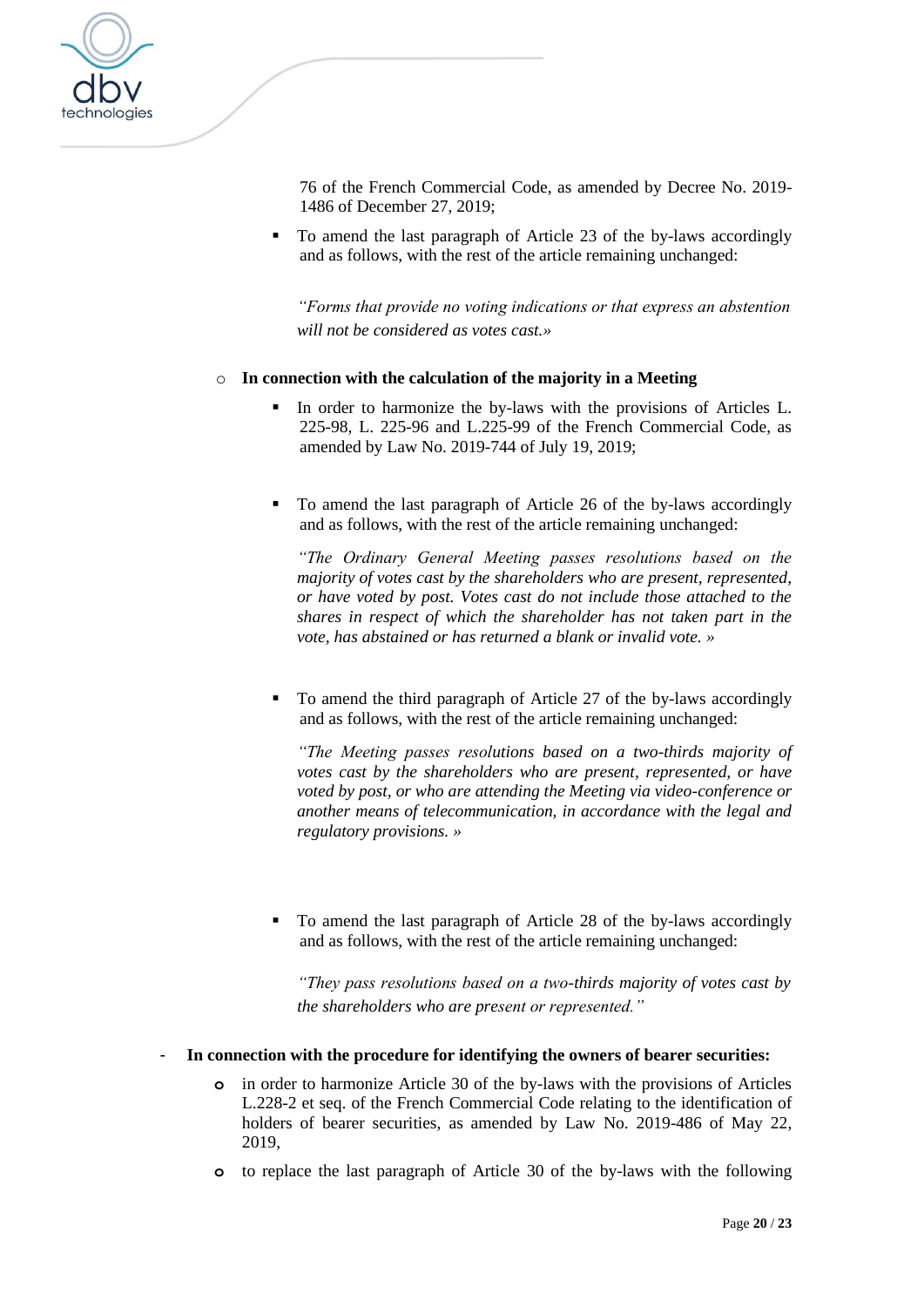

paragraph, the rest of the article remaining unchanged:

*"For the purpose of identifying the holders of bearer securities, the Company may, as provided in the laws and regulations in force, request, at any time, information about the holders of shares and securities that, immediately or eventually, confer the right to vote at its meetings of shareholders."*

### **Thirty-sixth Resolution – Applicable references in the event of changes to the legal codes**

The General Meeting acknowledges that any references to legal codes in the resolutions put before this Meeting refer to the legal and regulatory provisions in force on the day of drafting and that, in the event that changes are made to the legal codes in question, the references that appear in the new laws should be substituted.

## **Thirty-seventh Resolution - Powers to complete formalities**

The General Meeting grants all powers to the bearer of an original, a copy or an excerpt of these minutes to carry out all mandatory formalities with respect to registration and publication.

# **Terms and Conditions of Participation**

### **Warning**:

The terms and conditions of physical participation in the General Meeting may change according to the following requirements sanitary and/or legal, in particular in connection with the Covid - 19. You are invited to regularly consult the section dedicated to the 2020 General Meeting on the company's website [www.dbv-technologies.com.](http://www.dbv-technologies.com/)

In order to reduce travel and prevent health risks related to the Coronavirus outbreak, the company strongly encourages its shareholders to make use of the remote voting facilities made available to them, by filling in a postal voting form under the conditions indicated at the end of the notice.

The Shareholders' Meeting is open to all shareholders, regardless of the number of shares they hold.

The only shareholders who may participate in the Shareholders' Meeting are those who can demonstrate that they hold a registered account of shares in their name or in the name of the intermediary registered for their account on the second business day preceding the Shareholders' Meeting, in this case on **Thursday**, **April 16, 2020**, at midnight Paris time:

- either in the registered share accounts kept by the company,
- or in the bearer share accounts kept by the authorized intermediate.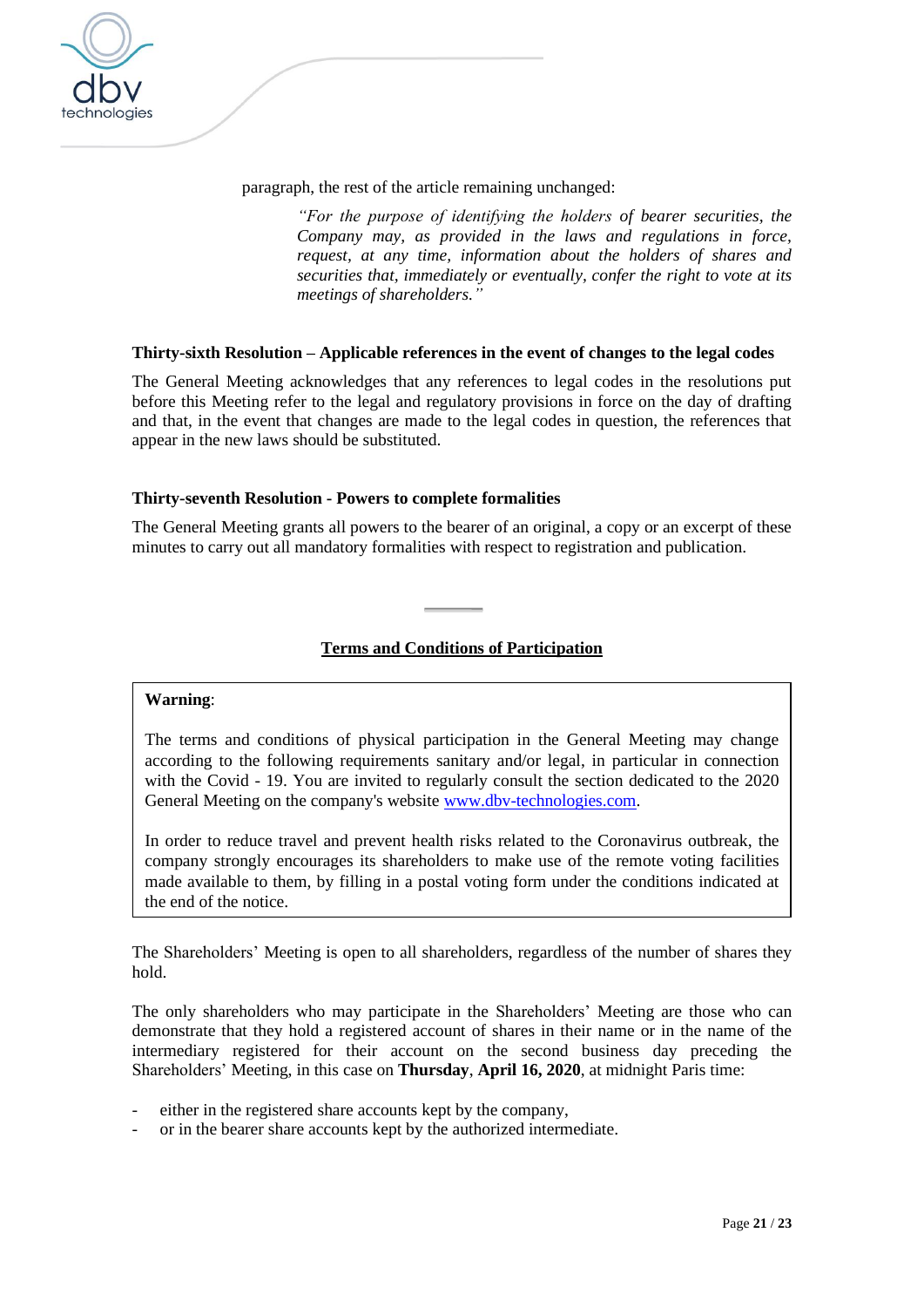

For registered shareholders, simply registering in a share account according to the terms set out above allows them to participate in the Shareholders' Meeting.

For bearer shareholders, the registration of the shares in the bearer share accounts is established by a shareholding certificate issued by the bookkeeper. To participate in the Shareholders' Meeting, this shareholding certificate must be sent by the bookkeeper to Société Générale - Shareholders' Meeting Department - 32, rue du Champ de Tir - CS30812 - 44 308 Nantes Cedex 3 in order to obtain an admission card. Alternatively, the certification may be presented on the day of the Shareholders' Meeting by shareholders who have not received their admission card.

Shareholders who are unable to personally attend the Shareholders' Meeting may choose one of the following options:

a) Grant proxy to the person of their choice under the terms set out in Article L. 225-106 of the French Commercial Code;

b) Send a form of proxy to the company without indicating a proxy;

c) Vote by mail.

Registered shareholders who have been registered for at least one month by the date of the notice of meeting will receive by mail the notification brochure along with a single voting form. In any event, by the twenty-first day prior to the Shareholders' Meeting*,* the single form for voting by mail or proxy will be posted on the company's website [\(www.dbv-technologies.com\)](http://www.dbv-technologies.com/).

Once the notice of meeting is issued, bearer shareholders may send a written request to Société Générale to send them this form. Any requests received will be granted no later than six days before the Shareholders' Meeting.

This form must be returned along with the bearer shareholder's shareholding certificate. The postal vote form must be received by Société Générale's Shareholders' Meeting Department by **Thursday**, **April 16, 2020**.

Shareholders who designate a proxy may provide notification of this delegation by e-mailing a signed, scanned copy of the form along with a photocopy of both sides of their ID card and, if applicable, of their shareholding certificate, to [investors@dbv-technologies.com](http://mailto:investors@dbv-technologies.com/) , or by faxing these documents to 01.43.26.10.83. A proxy that is granted may also be revoked by the same procedures.

Requests by shareholders to include items or draft resolutions on the agenda must be sent to the registered office by registered letter with acknowledgment of receipt, e-mailed to [investors@dbv-technologies.com](http://mailto:investors@dbv-technologies.com/) or faxed to 01.43.26.10.83*.* These requests must be received no later than the twenty-fifth day preceding the date of the Shareholders' Meeting. They may not be sent more than twenty days after the date of this notice.

Requests to include items on the agenda must be accompanied by explanations.

Requests to include draft resolutions on the agenda must be accompanied by the text of the draft resolutions, along with, if applicable, a brief explanation of the reasons, and the information stipulated in paragraph 5 of [Article R. 225-83](http://www.legifrance.gouv.fr/affichCodeArticle.do;jsessionid=558836EFDA7408B166E2D3E9A3FC2B02.tpdjo03v_3?cidTexte=LEGITEXT000005634379&idArticle=LEGIARTI000006261121&dateTexte=&categorieLien=cid) of the French Commercial Code if the draft resolution concerns the nomination of a candidate to the Board of Directors.